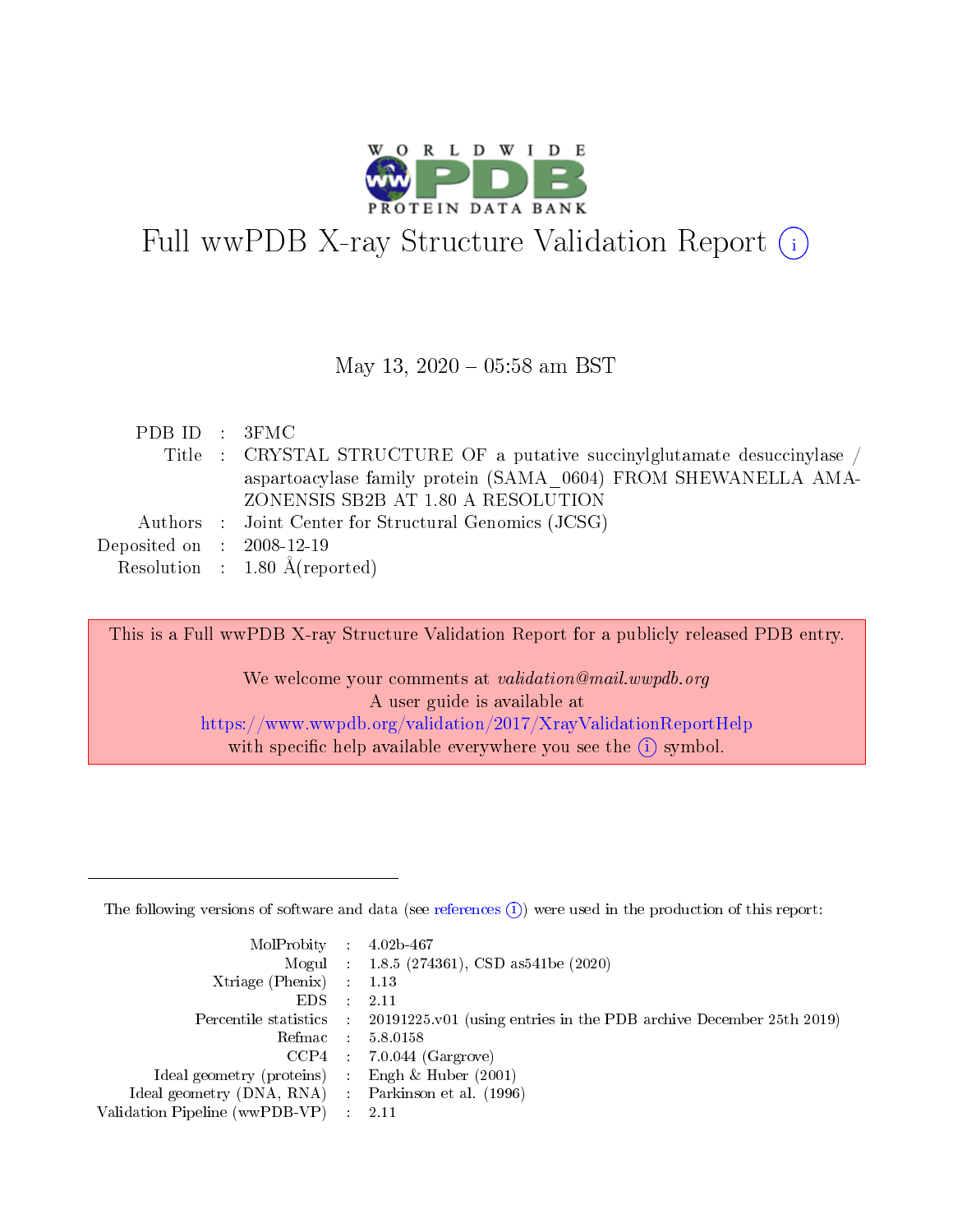# 1 [O](https://www.wwpdb.org/validation/2017/XrayValidationReportHelp#overall_quality)verall quality at a glance  $(i)$

The following experimental techniques were used to determine the structure: X-RAY DIFFRACTION

The reported resolution of this entry is 1.80 Å.

Percentile scores (ranging between 0-100) for global validation metrics of the entry are shown in the following graphic. The table shows the number of entries on which the scores are based.



| Metric                | Whole archive<br>$(\#\text{Entries})$ | Similar resolution<br>$(\#\text{Entries},\,\text{resolution}\,\,\text{range}(\textup{\AA}))$ |
|-----------------------|---------------------------------------|----------------------------------------------------------------------------------------------|
| $R_{free}$            | 130704                                | $5950(1.80-1.80)$                                                                            |
| Clashscore            | 141614                                | $6793(1.80-1.80)$                                                                            |
| Ramachandran outliers | 138981                                | 6697 $(1.80-1.80)$                                                                           |
| Sidechain outliers    | 138945                                | 6696 (1.80-1.80)                                                                             |
| RSRZ outliers         | 127900                                | $5850(1.80-1.80)$                                                                            |

The table below summarises the geometric issues observed across the polymeric chains and their fit to the electron density. The red, orange, yellow and green segments on the lower bar indicate the fraction of residues that contain outliers for  $>=3, 2, 1$  and 0 types of geometric quality criteria respectively. A grey segment represents the fraction of residues that are not modelled. The numeric value for each fraction is indicated below the corresponding segment, with a dot representing fractions <=5% The upper red bar (where present) indicates the fraction of residues that have poor fit to the electron density. The numeric value is given above the bar.

| Mol | Chain  | $\vert$ Length | Quality of chain |    |                  |
|-----|--------|----------------|------------------|----|------------------|
|     | А      | 368            | $\%$<br>91%      | 7% | $\bullet\bullet$ |
|     | В      | 368            | $\%$<br>91%      | 8% |                  |
|     | $\cap$ | 368            | 90%              | 8% | $\bullet\bullet$ |
|     | D      | 368            | $\%$<br>91%      | 8% |                  |

The following table lists non-polymeric compounds, carbohydrate monomers and non-standard residues in protein, DNA, RNA chains that are outliers for geometric or electron-density-fit crite-

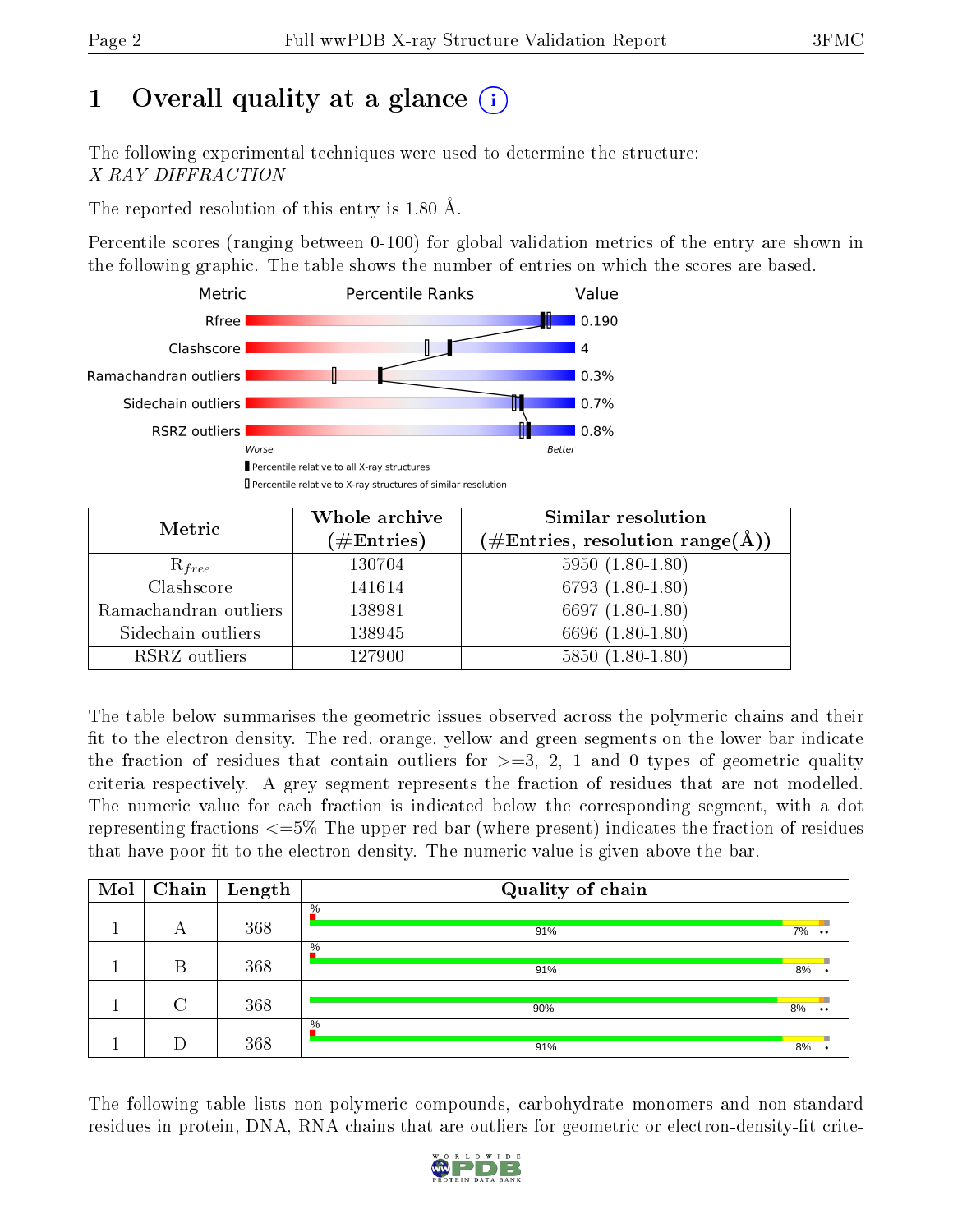ria:

|  |      |                          |  | Mol   Type   Chain   Res   Chirality   Geometry   Clashes   Electron density |
|--|------|--------------------------|--|------------------------------------------------------------------------------|
|  | -370 | <b>Contract Contract</b> |  |                                                                              |
|  | 370  |                          |  |                                                                              |

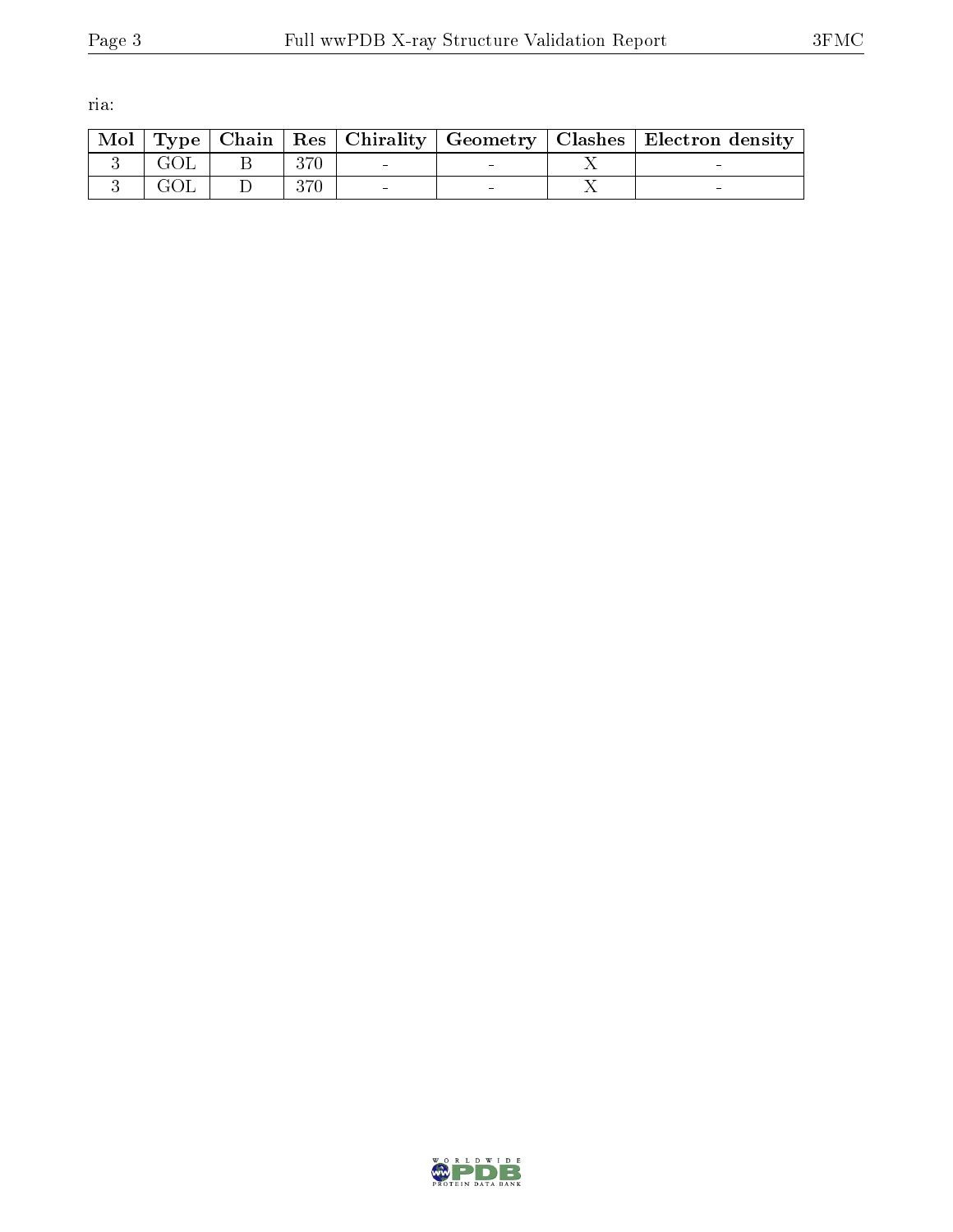# 2 Entry composition (i)

There are 4 unique types of molecules in this entry. The entry contains 13752 atoms, of which 0 are hydrogens and 0 are deuteriums.

In the tables below, the ZeroOcc column contains the number of atoms modelled with zero occupancy, the AltConf column contains the number of residues with at least one atom in alternate conformation and the Trace column contains the number of residues modelled with at most 2 atoms.

| Mol | Chain   | Residues |       | Atoms                  |     |                    |                |    |                | ZeroOcc   AltConf   Trace |  |
|-----|---------|----------|-------|------------------------|-----|--------------------|----------------|----|----------------|---------------------------|--|
|     |         | 365      | Total | $\left( \cdot \right)$ | N   |                    | S              | Se | 0              | 10                        |  |
|     | А       |          | 2949  | 1885                   | 509 | 541                | $5^{\circ}$    | -9 |                |                           |  |
|     | В       | 365      | Total | C                      | N   | $\left( \right)$   | S              | Se | 0              | $10\,$                    |  |
|     |         |          | 2952  | 1888                   | 507 | 544                | $\overline{4}$ | -9 |                |                           |  |
|     | $\rm C$ | 366      | Total | C                      | N   | $\left( \ \right)$ | S              | Se | $\overline{0}$ | 12                        |  |
|     |         |          | 2980  | 1904                   | 515 | 548                | $\overline{4}$ | -9 |                |                           |  |
|     |         |          | Total | C                      | Ν   | $\left( \right)$   | S              | Se |                |                           |  |
| Ð   | 365     | 3002     | 1917  | 520                    | 552 | 4                  | 9              | 0  | 16             |                           |  |

Molecule 1 is a protein called Putative succinylglutamate desuccinylase / aspartoacylase.

There are 4 discrepancies between the modelled and reference sequences:

| Chain | Residue   Modelled   Actual | Comment                      | Reference |
|-------|-----------------------------|------------------------------|-----------|
|       | GLY.                        | LEADER SEQUENCE   UNP A1S356 |           |
|       | GLY                         | LEADER SEQUENCE   UNP A1S356 |           |
|       | GLY                         | LEADER SEQUENCE   UNP A1S356 |           |
|       | GLY                         | LEADER SEQUENCE   UNP A1S356 |           |

• Molecule 2 is SULFATE ION (three-letter code: SO4) (formula:  $O_4S$ ).

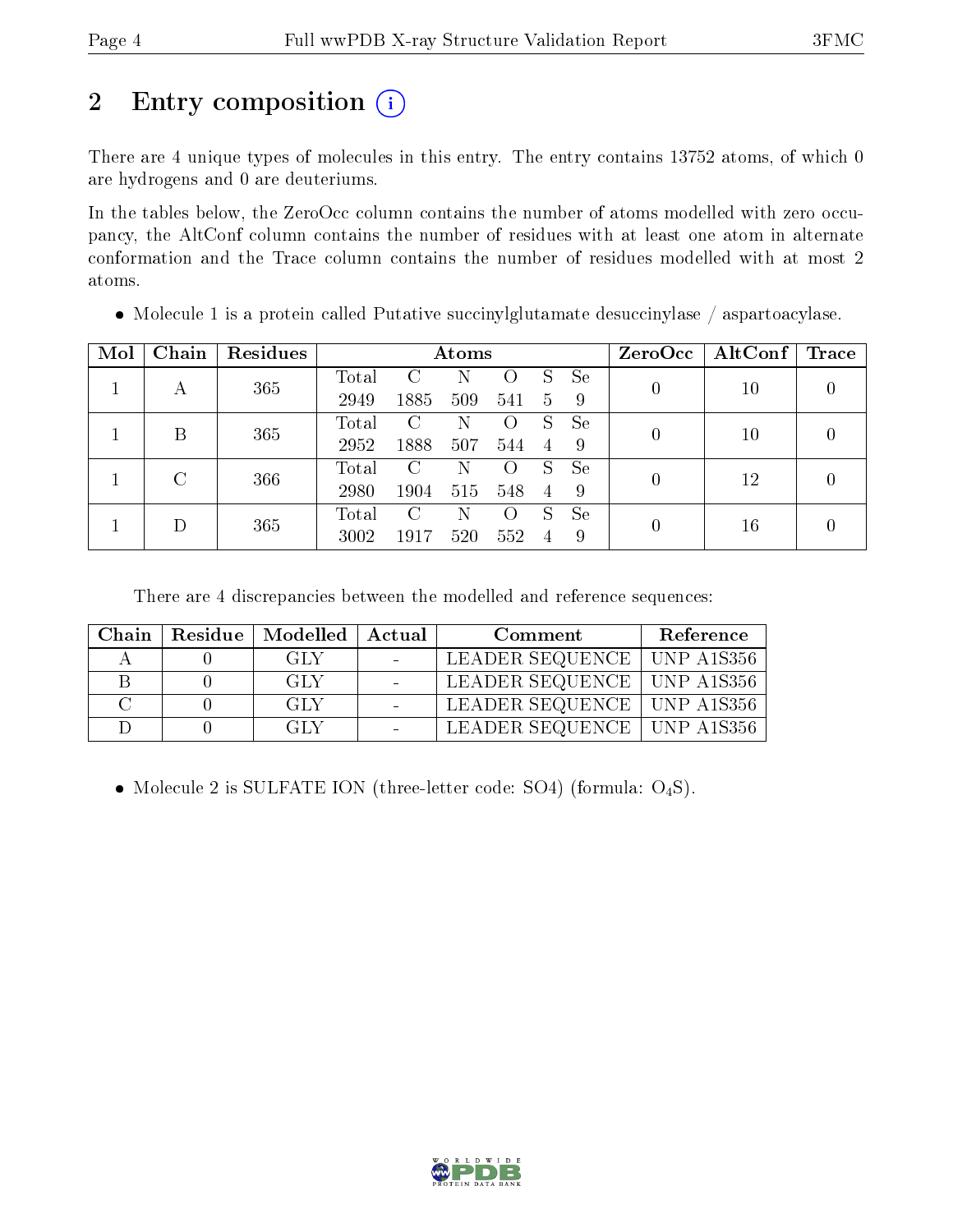

| Mol | Chain | Residues | Atoms                          |                  | ZeroOcc   AltConf |  |
|-----|-------|----------|--------------------------------|------------------|-------------------|--|
| 2   |       |          | Total<br>S<br>0                |                  |                   |  |
|     |       |          | 5<br>1<br>4<br>Total<br>S<br>0 |                  |                   |  |
| 2   | B     |          | 5<br>4                         | $\left( \right)$ |                   |  |
| 2   |       |          | Total<br>S<br>0                |                  |                   |  |
|     |       |          | 5<br>4                         |                  |                   |  |
| 2   |       |          | Total<br>S                     |                  |                   |  |
|     |       |          | 5<br>1<br>4                    |                  |                   |  |
|     |       |          | S<br>Total                     |                  |                   |  |
| 2   |       |          |                                | 5                |                   |  |

 $\bullet$  Molecule 3 is GLYCEROL (three-letter code: GOL) (formula:  $\rm{C_3H_8O_3}).$ 

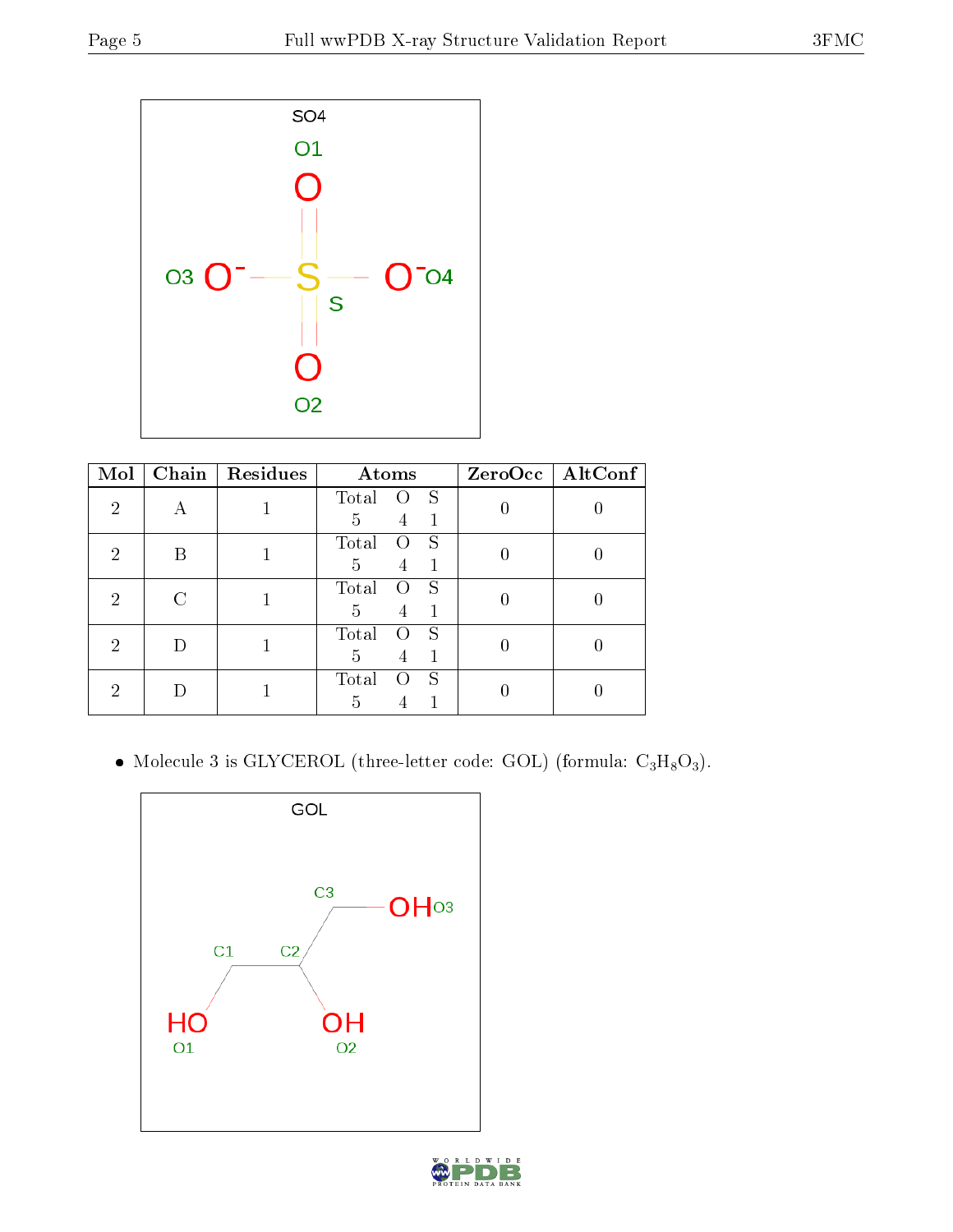| Mol | Chain            | Residues     | Atoms                                                    |                  | ZeroOcc   AltConf |
|-----|------------------|--------------|----------------------------------------------------------|------------------|-------------------|
| 3   | А                | 1            | $\mathcal{C}$<br>Total<br>$\circ$<br>6<br>3<br>3         | $\boldsymbol{0}$ | 0                 |
| 3   | B                | $\mathbf{1}$ | $\mathcal{C}$<br>Total<br>O<br>$6\phantom{.}6$<br>3<br>3 | $\boldsymbol{0}$ | $\overline{0}$    |
| 3   | B                | $\mathbf{1}$ | $\mathcal{C}$<br>$\overline{O}$<br>Total<br>6<br>3<br>3  | $\theta$         | $\theta$          |
| 3   | $\boldsymbol{B}$ | $\mathbf{1}$ | $\mathcal C$<br>Total<br>$\Omega$<br>3<br>3<br>6         | $\boldsymbol{0}$ | $\overline{0}$    |
| 3   | $\rm C$          | $\mathbf{1}$ | Total<br>$\mathcal{C}$<br>O<br>$6\phantom{.}6$<br>3<br>3 | $\overline{0}$   | $\overline{0}$    |
| 3   | D                | $\mathbf{1}$ | $\mathcal{C}$<br>Total<br>$\overline{O}$<br>3<br>3<br>6  | $\overline{0}$   | 0                 |
| 3   | D                | $\mathbf{1}$ | $\rm C$<br>Total<br>$\Omega$<br>3<br>6<br>3              | $\boldsymbol{0}$ | $\overline{0}$    |
| 3   | D                | $\mathbf{1}$ | Total<br>$\mathcal{C}$<br>O<br>6<br>3<br>3               | 0                |                   |

#### • Molecule 4 is water.

| Mol | Chain | <b>Residues</b> | Atoms                           | ZeroOcc | $\mathbf{AltConf}$ |
|-----|-------|-----------------|---------------------------------|---------|--------------------|
| 4   | А     | 459             | Total<br>$\Omega$<br>469<br>469 |         | 10                 |
|     | В     | 425             | Total<br>$\Omega$<br>433<br>433 |         | 8                  |
| 4   | С     | 436             | Total<br>$\Omega$<br>446<br>446 |         | 10                 |
| 4   |       | 439             | Total<br>$\Omega$<br>448<br>448 |         | 9                  |

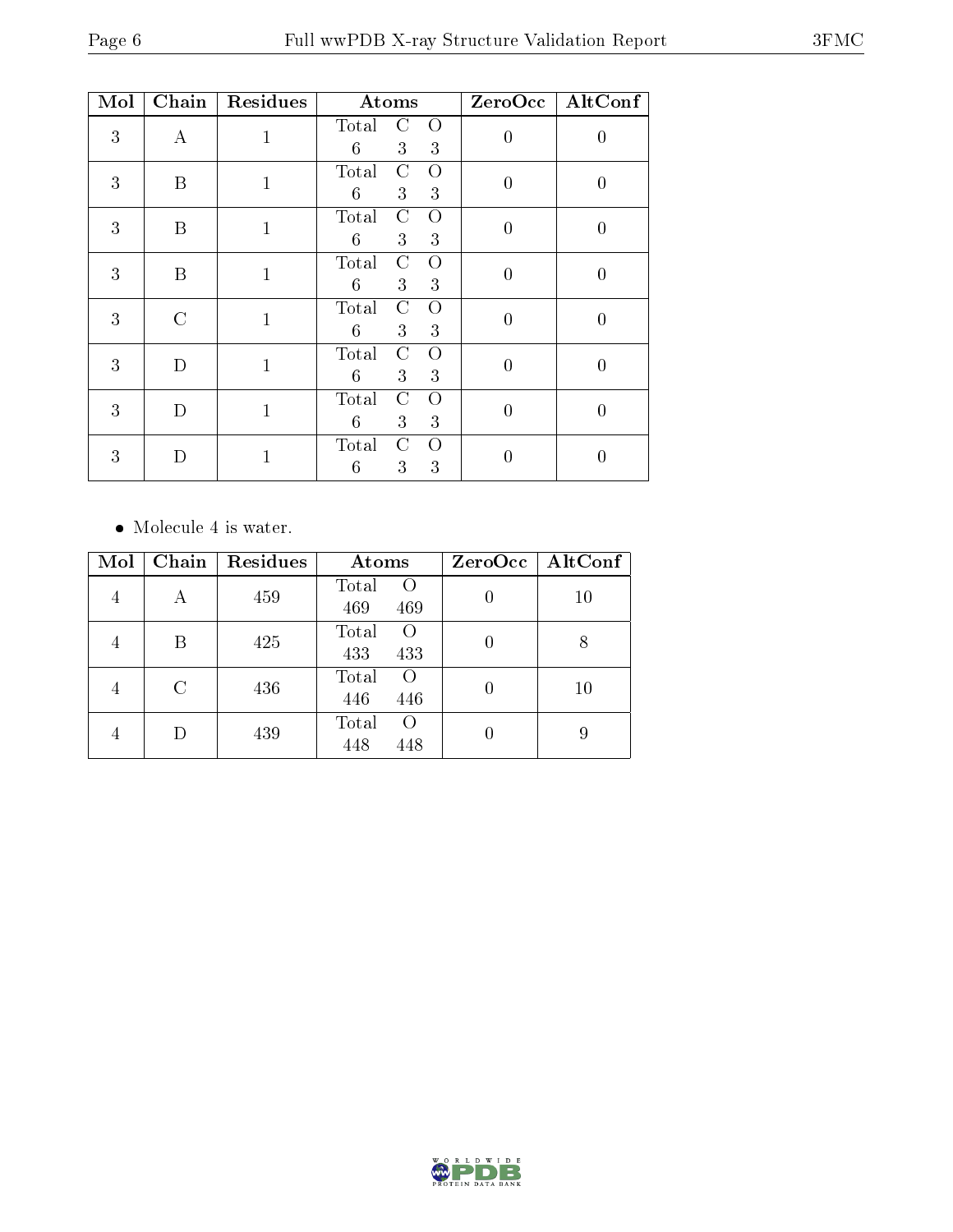# 3 Residue-property plots  $(i)$

These plots are drawn for all protein, RNA and DNA chains in the entry. The first graphic for a chain summarises the proportions of the various outlier classes displayed in the second graphic. The second graphic shows the sequence view annotated by issues in geometry and electron density. Residues are color-coded according to the number of geometric quality criteria for which they contain at least one outlier: green  $= 0$ , yellow  $= 1$ , orange  $= 2$  and red  $= 3$  or more. A red dot above a residue indicates a poor fit to the electron density (RSRZ  $> 2$ ). Stretches of 2 or more consecutive residues without any outlier are shown as a green connector. Residues present in the sample, but not in the model, are shown in grey.

• Molecule 1: Putative succinylglutamate desuccinylase / aspartoacylase



• Molecule 1: Putative succinylglutamate desuccinylase / aspartoacylase



• Molecule 1: Putative succinylglutamate desuccinylase / aspartoacylase

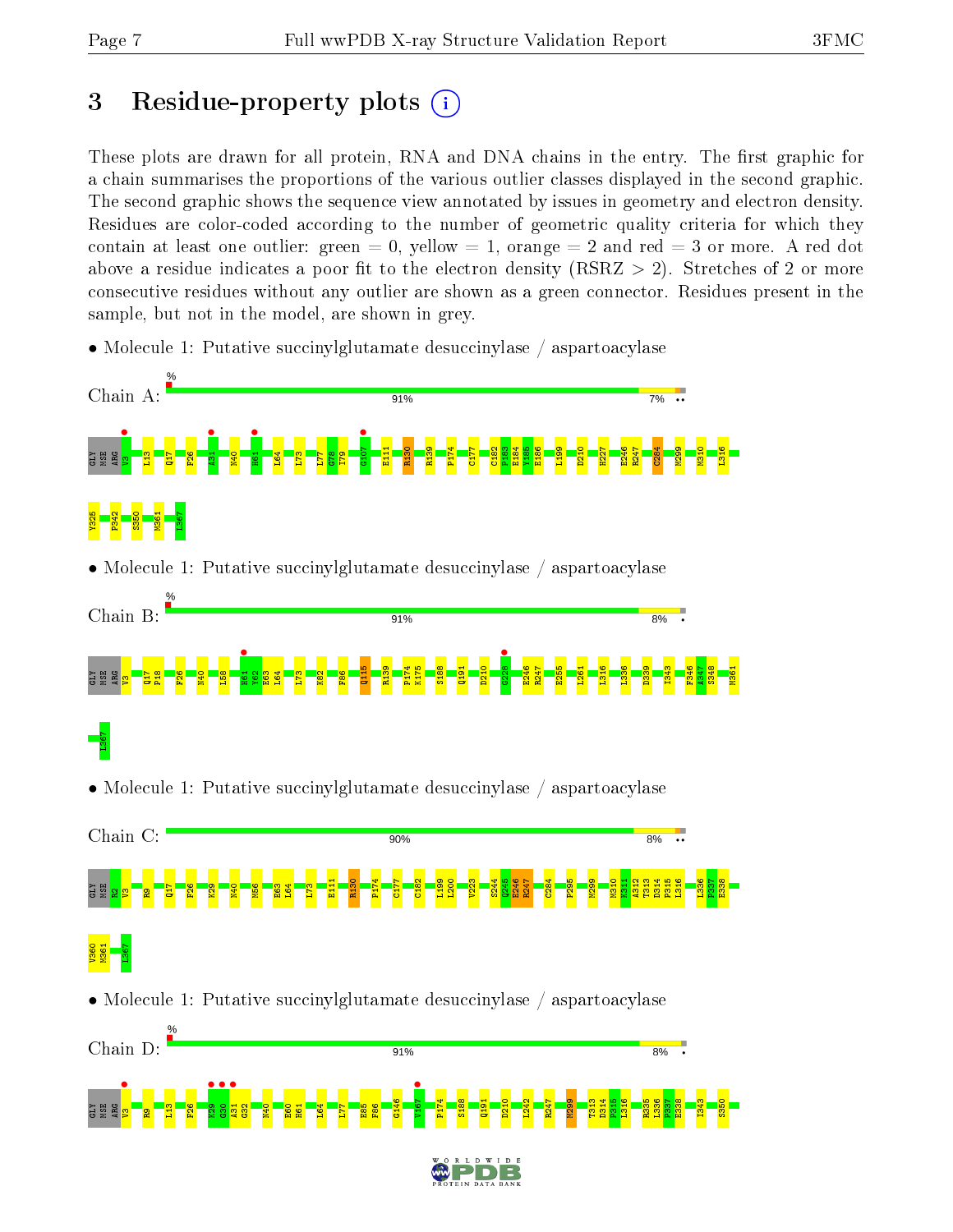

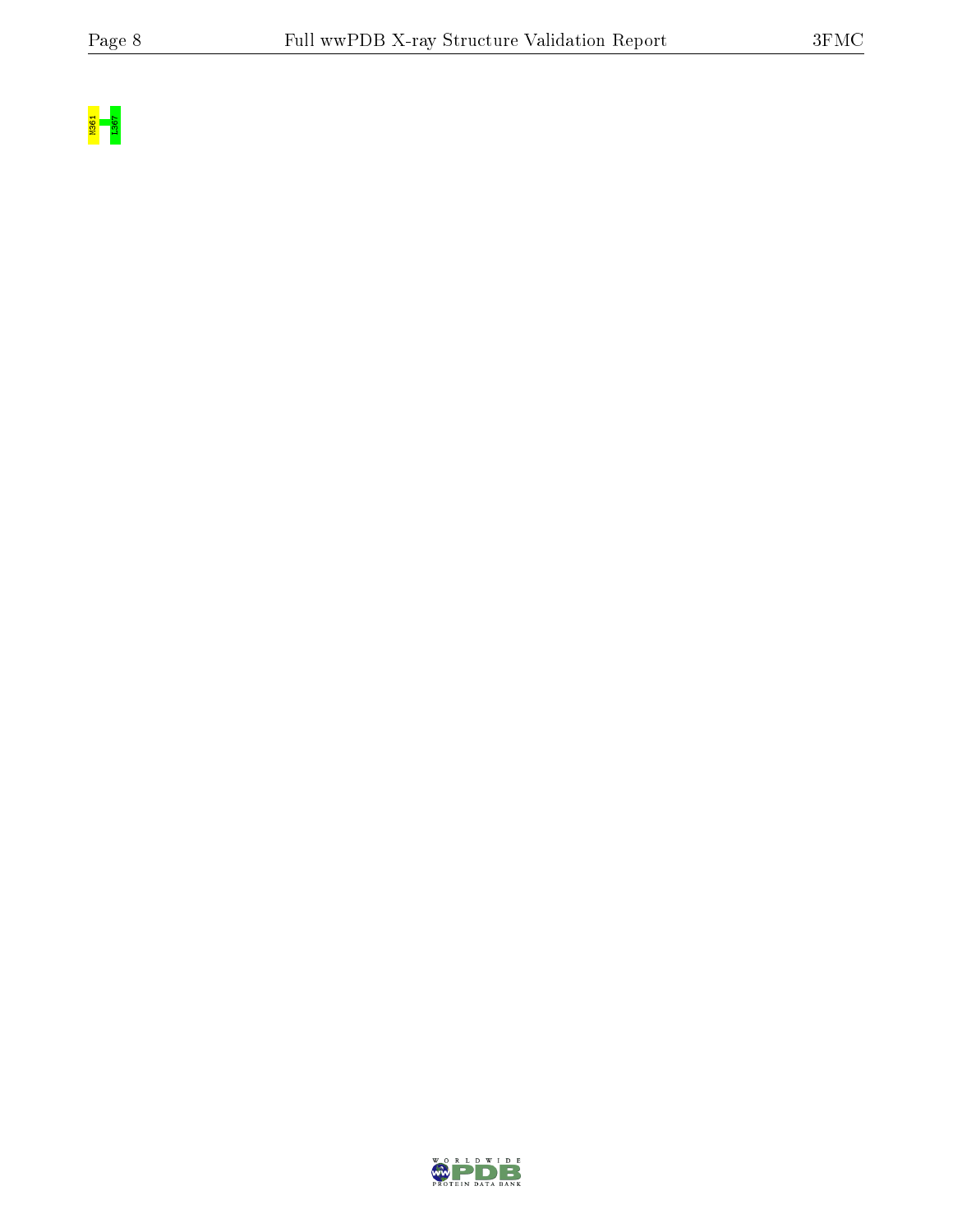## 4 Data and refinement statistics  $(i)$

| Property                                                         | Value                                           | Source     |
|------------------------------------------------------------------|-------------------------------------------------|------------|
| Space group                                                      | P 21 21 21                                      | Depositor  |
| Cell constants                                                   | $140.10\text{\AA}$<br>98.28Å<br>164.17Å         | Depositor  |
| a, b, c, $\alpha$ , $\beta$ , $\gamma$                           | $90.00^\circ$<br>$90.00^\circ$<br>$90.00^\circ$ |            |
| Resolution $(A)$                                                 | 29.73<br>$-1.80$                                | Depositor  |
|                                                                  | 29.73<br>$-1.80$                                | <b>EDS</b> |
| % Data completeness                                              | $88.2(29.73-1.80)$                              | Depositor  |
| (in resolution range)                                            | $88.2(29.73-1.80)$                              | <b>EDS</b> |
| $R_{merge}$                                                      | 0.10                                            | Depositor  |
| $\mathrm{R}_{sym}$                                               | 0.10                                            | Depositor  |
| $\langle I/\sigma(I) \rangle^{-1}$                               | 1.91 (at $1.80\text{\AA}$ )                     | Xtriage    |
| Refinement program                                               | REFMAC 5.2.0019, PHENIX                         | Depositor  |
|                                                                  | 0.155<br>0.187<br>$\mathbf{A}$                  | Depositor  |
| $R, R_{free}$                                                    | 0.160,<br>0.190                                 | DCC        |
| $R_{free}$ test set                                              | $9270$ reflections $(5.03\%)$                   | wwPDB-VP   |
| Wilson B-factor $(A^2)$                                          | 18.3                                            | Xtriage    |
| Anisotropy                                                       | 0.218                                           | Xtriage    |
| Bulk solvent $k_{sol}(\text{e}/\text{A}^3), B_{sol}(\text{A}^2)$ | 0.37, 67.9                                      | <b>EDS</b> |
| L-test for twinning <sup>2</sup>                                 | $< L >$ = 0.49, $< L^2 >$ = 0.32                | Xtriage    |
| Estimated twinning fraction                                      | No twinning to report.                          | Xtriage    |
| $F_o, F_c$ correlation                                           | 0.97                                            | <b>EDS</b> |
| Total number of atoms                                            | 13752                                           | wwPDB-VP   |
| Average B, all atoms $(A^2)$                                     | 22.0                                            | wwPDB-VP   |

Xtriage's analysis on translational NCS is as follows: The largest off-origin peak in the Patterson function is  $2.87\%$  of the height of the origin peak. No significant pseudotranslation is detected.

<sup>&</sup>lt;sup>2</sup>Theoretical values of  $\langle |L| \rangle$ ,  $\langle L^2 \rangle$  for acentric reflections are 0.5, 0.333 respectively for untwinned datasets, and 0.375, 0.2 for perfectly twinned datasets.



<span id="page-8-1"></span><span id="page-8-0"></span><sup>1</sup> Intensities estimated from amplitudes.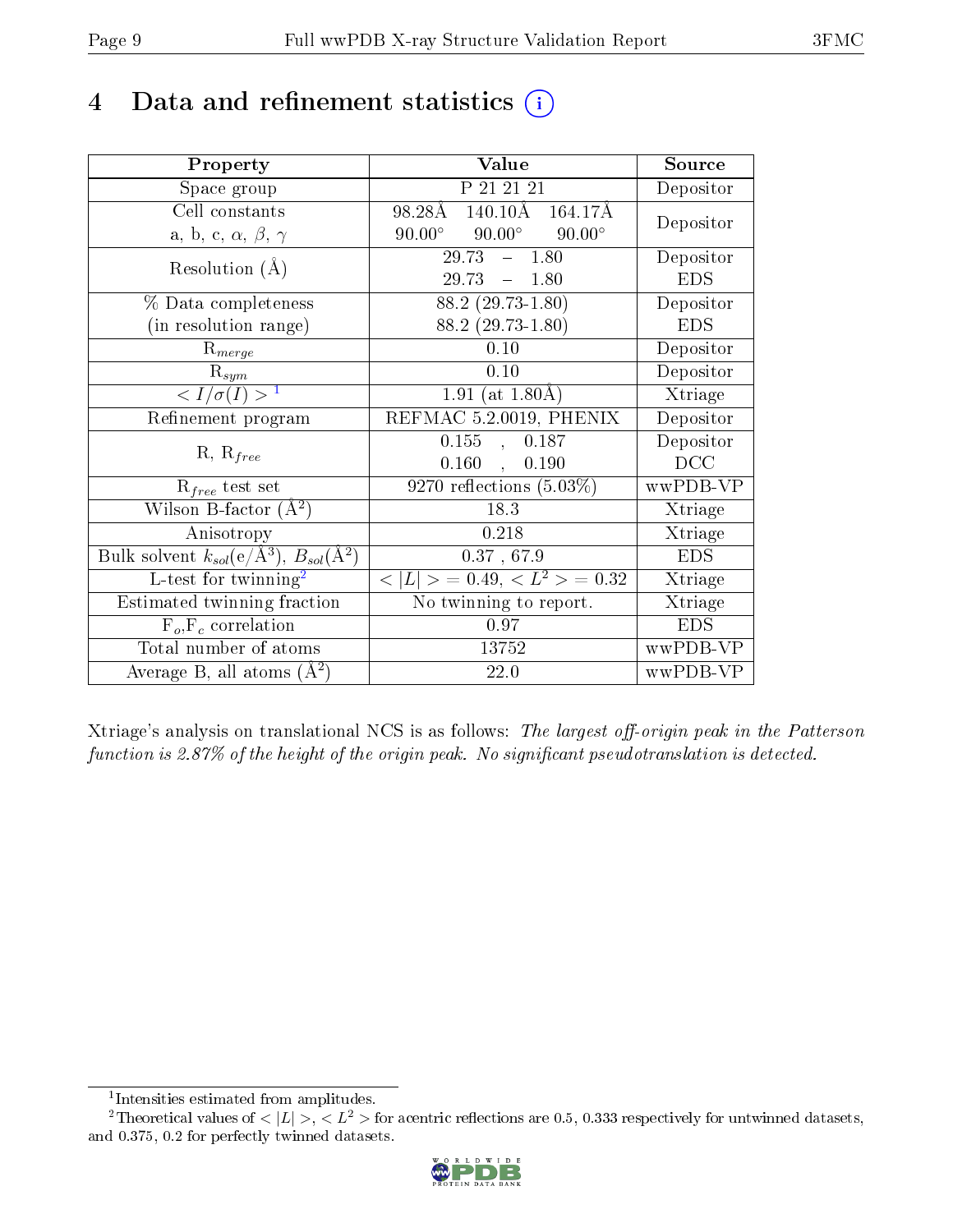# 5 Model quality  $(i)$

## 5.1 Standard geometry (i)

Bond lengths and bond angles in the following residue types are not validated in this section: GOL, SO4

The Z score for a bond length (or angle) is the number of standard deviations the observed value is removed from the expected value. A bond length (or angle) with  $|Z| > 5$  is considered an outlier worth inspection. RMSZ is the root-mean-square of all Z scores of the bond lengths (or angles).

| Chain<br>Mol |          |      | Bond lengths       | Bond angles |                    |  |
|--------------|----------|------|--------------------|-------------|--------------------|--|
|              |          | RMSZ | # $ Z >5$          | RMSZ        | $\# Z  > 5$        |  |
|              |          | 0.82 | $3/3013$ $(0.1\%)$ | 0.87        | $6/4081$ $(0.1\%)$ |  |
|              | B        | 0.76 | $2/3017(0.1\%)$    | 0.84        | $4/4088$ $(0.1\%)$ |  |
|              | $\Gamma$ | 0.78 | $2/3044$ $(0.1\%)$ | 0.84        | $3/4124$ $(0.1\%)$ |  |
|              |          | 0.75 | 0/3068             | 0.82        | $2/4158$ $(0.0\%)$ |  |
| All          | All      | 0.78 | $7/12142(0.1\%)$   | 0.85        | $15/16451$ (0.1%)  |  |

All (7) bond length outliers are listed below:

| Mol | Chain                       | Res | Type       | Atoms       | Z       | Observed $(A)$ | $Ideal(\AA)$ |
|-----|-----------------------------|-----|------------|-------------|---------|----------------|--------------|
|     | Β                           | 246 | GLU        | $CD-OE2$    | $-6.21$ | 1.18           | 1.25         |
|     | А                           | 284 | <b>CYS</b> | $CB-SG$     | $-6.14$ | 1.71           | 1.82         |
|     | А                           | 177 | <b>CYS</b> | $CB-SG$     | $-6.00$ | 1.72           | 1.82         |
|     | В                           | 246 | GLU        | $CG$ - $CD$ | 5.72    | 1.60           | 1.51         |
|     | $\mathcal{C}_{\mathcal{C}}$ | 177 | <b>CYS</b> | $CB-SG$     | $-5.62$ | 1.72           | 1.81         |
|     | $\bigcap$                   | 246 |            | $CD-OE2$    | $-5.50$ | 1.19           | 1.25         |
|     |                             | 246 |            | $CD-OE2$    | $-5.02$ | 1.20           | 1.25         |

All (15) bond angle outliers are listed below:

| Mol          | Chain   | Res    | Type       | Atoms        | Z       | Observed $(°)$ | $\text{Ideal}({}^o)$ |
|--------------|---------|--------|------------|--------------|---------|----------------|----------------------|
|              | А       | 130    | $\rm{ARG}$ | $NE- CZ-NH2$ | $-8.28$ | 116.16         | 120.30               |
| 1            | D       | 210    | <b>ASP</b> | $CB-CG-OD1$  | 6.81    | 124.43         | 118.30               |
| 1            | А       | 130    | $\rm{ARG}$ | NE-CZ-NH1    | 6.42    | 123.51         | 120.30               |
| 1            | А       | 247[A] | $\rm{ARG}$ | $NE- CZ-NH2$ | $-5.99$ | 117.31         | 120.30               |
| 1            | А       | 247[B] | $\rm{ARG}$ | $NE- CZ-NH2$ | $-5.99$ | 117.31         | 120.30               |
| $\mathbf{1}$ | $\rm C$ | 247[A] | $\rm{ARG}$ | $NE- CZ-NH2$ | $-5.71$ | 117.45         | 120.30               |
| 1            | C       | 247[B] | $\rm{ARG}$ | $NE- CZ-NH2$ | $-5.71$ | 117.45         | 120.30               |
| 1            | А       | 316    | LEU        | $CA-CB-CG$   | 5.61    | 128.21         | 115.30               |
| 1            | В       | 339    | <b>ASP</b> | $CB-CG-OD2$  | $-5.57$ | 113.29         | 118.30               |
| 1            | В       | 210    | <b>ASP</b> | $CB-CG-OD1$  | 5.33    | 123.10         | 118.30               |

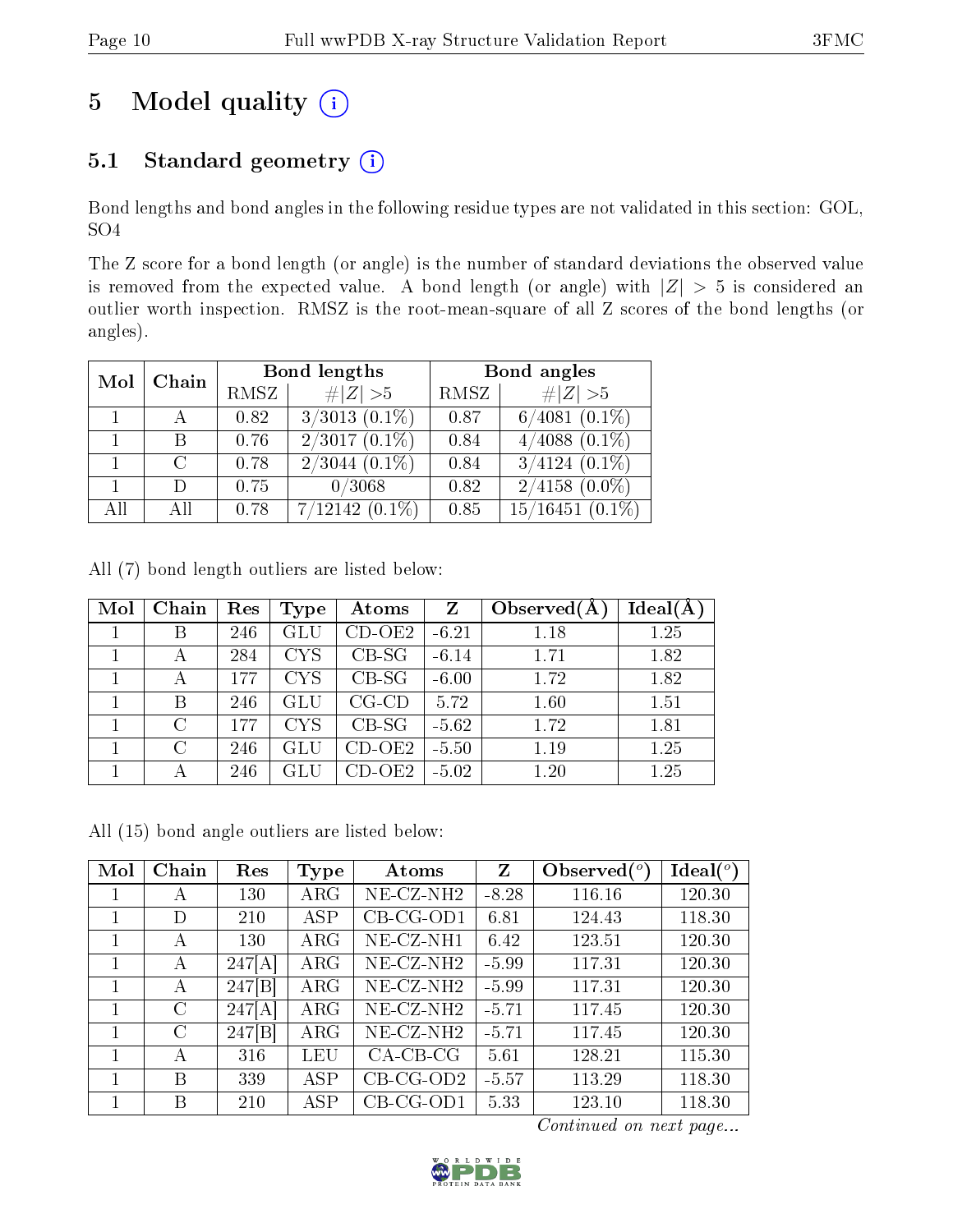| Mol | Chain | $\operatorname{Res}% \left( \mathcal{N}\right) \equiv\operatorname{Res}(\mathcal{N}_{0},\mathcal{N}_{0})$ | Type | Atoms        |         | Observed $(°)$ | Ideal $(°)$ |
|-----|-------|-----------------------------------------------------------------------------------------------------------|------|--------------|---------|----------------|-------------|
|     |       | 210                                                                                                       | ASP  | $CB-CG-OD2$  | $-5.31$ | 113.52         | 118.30      |
|     |       | 175[A]                                                                                                    | LYS. | $N$ -CA-C    | $-5.12$ | 97.18          | 111.00      |
|     |       | 175 B                                                                                                     | LYS. | $N-CA-C$     | $-5.12$ | 97.18          | 111.00      |
|     |       | 210                                                                                                       | ASP. | $CB-CG-OD2$  | $-5.05$ | 113.75         | 118.30      |
|     | C     | 130                                                                                                       | ARG  | $NE- CZ-NH1$ | 5.03    | 122.82         | 120.30      |

Continued from previous page...

There are no chirality outliers.

There are no planarity outliers.

### 5.2 Too-close contacts (i)

In the following table, the Non-H and H(model) columns list the number of non-hydrogen atoms and hydrogen atoms in the chain respectively. The H(added) column lists the number of hydrogen atoms added and optimized by MolProbity. The Clashes column lists the number of clashes within the asymmetric unit, whereas Symm-Clashes lists symmetry related clashes.

| Mol            | Chain            | $Non-H$        | H (model)      | H(added)       | Clashes          | <b>Symm-Clashes</b> |
|----------------|------------------|----------------|----------------|----------------|------------------|---------------------|
| 1              | А                | 2949           | $\theta$       | 2917           | 21               | $\theta$            |
|                | $\mathbf B$      | 2952           | $\theta$       | 2909           | $\overline{27}$  | $\overline{0}$      |
| 1              | $\overline{C}$   | 2980           | $\overline{0}$ | 2952           | 34               | $\overline{0}$      |
| 1              | $\mathbf D$      | 3002           | $\theta$       | 2950           | 34               | $\overline{0}$      |
| $\overline{2}$ | А                | 5              | $\theta$       | $\overline{0}$ | $\overline{0}$   | $\overline{0}$      |
| $\overline{2}$ | $\mathbf{B}$     | $\overline{5}$ | $\theta$       | $\theta$       | $\overline{0}$   | $\overline{0}$      |
| $\overline{2}$ | $\mathcal{C}$    | $\overline{5}$ | 0              | $\overline{0}$ | $\overline{0}$   | $\theta$            |
| $\overline{2}$ | D                | 10             | 0              | $\overline{0}$ | $\boldsymbol{0}$ | $\overline{0}$      |
| 3              | А                | 6              | $\overline{0}$ | 8              | 1                | $\overline{0}$      |
| 3              | $\boldsymbol{B}$ | 18             | $\overline{0}$ | 24             | $\overline{4}$   | $\overline{0}$      |
| 3              | $\rm C$          | 6              | $\overline{0}$ | 8              | $\mathbf 1$      | $\overline{0}$      |
| 3              | D                | 18             | $\overline{0}$ | 24             | 7                | $\overline{0}$      |
| 4              | A                | 469            | $\theta$       | $\theta$       | 3                | $\overline{0}$      |
| $\overline{4}$ | $\mathbf B$      | 433            | $\overline{0}$ | $\overline{0}$ | $\overline{5}$   | $\overline{0}$      |
| 4              | $\overline{C}$   | 446            | $\theta$       | $\overline{0}$ | 3                | $\overline{0}$      |
| 4              | D                | 448            | $\theta$       | $\overline{0}$ | 9                | $\overline{0}$      |
| All            | All              | 13752          | $\theta$       | 11792          | 104              | $\overline{0}$      |

The all-atom clashscore is defined as the number of clashes found per 1000 atoms (including hydrogen atoms). The all-atom clashscore for this structure is 4.

All (104) close contacts within the same asymmetric unit are listed below, sorted by their clash magnitude.

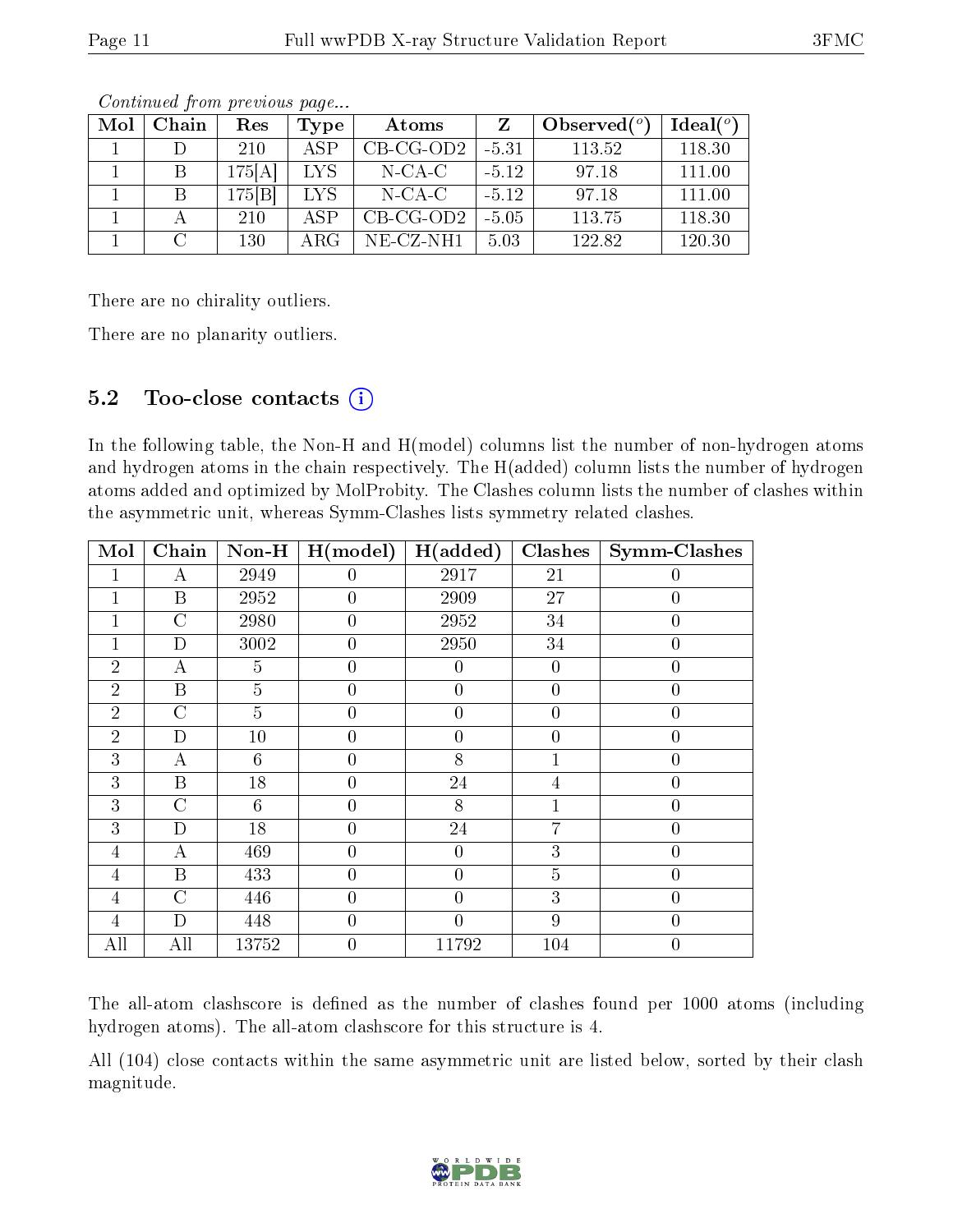| Atom-1                           | Atom-2                     | Interatomic    | Clash         |
|----------------------------------|----------------------------|----------------|---------------|
|                                  |                            | distance $(A)$ | overlap $(A)$ |
| 1:A:73:LEU:HD21                  | 1:C:299[C]:MSE:HE3         | 1.47           | 0.96          |
| 1:C:295:PRO:HB3                  | 3:D:370:GOL:H2             | 1.55           | 0.87          |
| 1:B:115:GLN:HA                   | 1:B:115:GLN:HE21           | 1.41           | 0.86          |
| 1:C:316:LEU:HD22                 | $1:C:336[A]:$ LEU:HD23     | 1.56           | 0.85          |
| 1:A:73:LEU:CD2                   | 1:C:299[C].MSE:HE3         | 2.12           | 0.79          |
| 1:A:299[C]:MSE:HE3               | 1:C:73:LEU:CD2             | 2.15           | 0.76          |
| 1:C:29:LYS:HG3                   | 1:C:29:LYS:O               | 1.85           | 0.75          |
| 1:A:299[C].MSE:HE3               | 1:C:73:LEU:HD21            | 1.70           | 0.74          |
| 1:D:146:GLY:N                    | 3:D:370:GOL:HT1            | 2.03           | 0.73          |
| 1:B:58:LEU:HD13                  | 1:B:261:LEU:HD12           | 1.70           | 0.72          |
| 1:B:58:LEU:HD13                  | 1:B:261:LEU:CD1            | 2.21           | 0.71          |
| 1:B:316:LEU:HD13                 | 1:B:336 [B]:LEU:HD13       | 1.72           | 0.70          |
| 1:B:73:LEU:CD2                   | 1:D:299[C]:MSE:HE3         | 2.22           | 0.69          |
| 1:C:29:LYS:NZ                    | 1:C:63:GLU:OE2             | 2.26           | 0.68          |
| 1:C:199:LEU:HG                   | 1:C:361:MSE:HE2            | 1.75           | 0.66          |
| 1: D:3: VAL:HG22                 | 1: D:26: PHE:CE2           | 2.30           | 0.66          |
| 1:B:316:LEU:HD13                 | 1:B:336[B]:LEU:CD1         | 2.25           | 0.66          |
| 1:C:246:GLU:OE1                  | 4:C:1023:HOH:O             | 2.14           | 0.65          |
| 1:B:73:LEU:HD21                  | 1:D:299[C]:MSE:HE3         | 1.78           | 0.64          |
| 1: D:31: ALA: C                  | 4:D:1048:HOH:O             | 2.35           | 0.64          |
| 1:C:29:LYS:CG                    | 1:C:29:LYS:O               | 2.46           | 0.63          |
| 1:B:17[A]:GLN:HE22               | 1:C:17:GLN:HG2             | 1.63           | 0.63          |
| 1:C:3:VAL:HG22                   | 1:C:26:PHE:CE2             | 2.35           | 0.62          |
| 1:C:316:LEU:HD22                 | 1:C:336[A]:LEU:CD2         | 2.30           | 0.62          |
| $4:$ C:1205:HOH:O                | 3:D:370:GOL:H32            | 2.01           | 0.60          |
| 1:D:60[B]:GLU:HG2                | 1:D:61[B]:HIS:CE1          | 2.37           | 0.60          |
| $1: \overline{B:73:L}$ EU: $CD2$ | 1:D:299[C]:MSE:CE          | 2.80           | 0.59          |
| 1:A:199:LEU:HG                   | 1: A:361:MSE:HE2           | 1.85           | 0.57          |
| 1: D: 146: GLY: HA3              | 3:D:370:GOL:H12            | 1.86           | 0.57          |
| 1:B:188:SER:O                    | 1:B:191[A]:GLN:HG2         | 2.04           | 0.57          |
| 1:A:182[B]:CYS:SG                | 1:A:186:GLU:O              | 2.63           | 0.56          |
| 1: D: 146: GLY: CA               | 3:D:370:GOL:H11            | 2.36           | 0.56          |
| 1:B:139:ARG:HD3                  | 4:B:963:HOH:O              | 2.06           | 0.56          |
| 1:B:17[A]:GLN:HE22               | $1:C:17:GLN:C\overline{G}$ | 2.17           | 0.55          |
| 1:B:115:GLN:HA                   | 1:B:115:GLN:NE2            | 2.18           | 0.55          |
| 1:B:3:VAL:HG22                   | 1:B:26:PHE:CE2             | $2.41\,$       | 0.55          |
| 1:D:314[A]:ASP:O                 | 4:D:1458:HOH:O             | 2.16           | 0.53          |
| 1: D: 85: GLU: O                 | 1:D:86[A]:PHE:CG           | 2.62           | 0.53          |
| 1:B:247[A]:ARG:CD                | 3:B:370:GOL:H2             | 2.40           | 0.52          |
| 1:D:188:SER:O                    | 1:D:191[B]:GLN:HG2         | 2.08           | 0.52          |
| 1: A:111: GLU:OE2                | 1:A:227:HIS:CE1            | 2.62           | 0.52          |
| 1:D:313[B]:THR:O                 | 1:D:335:ARG:HD3            | 2.09           | 0.52          |

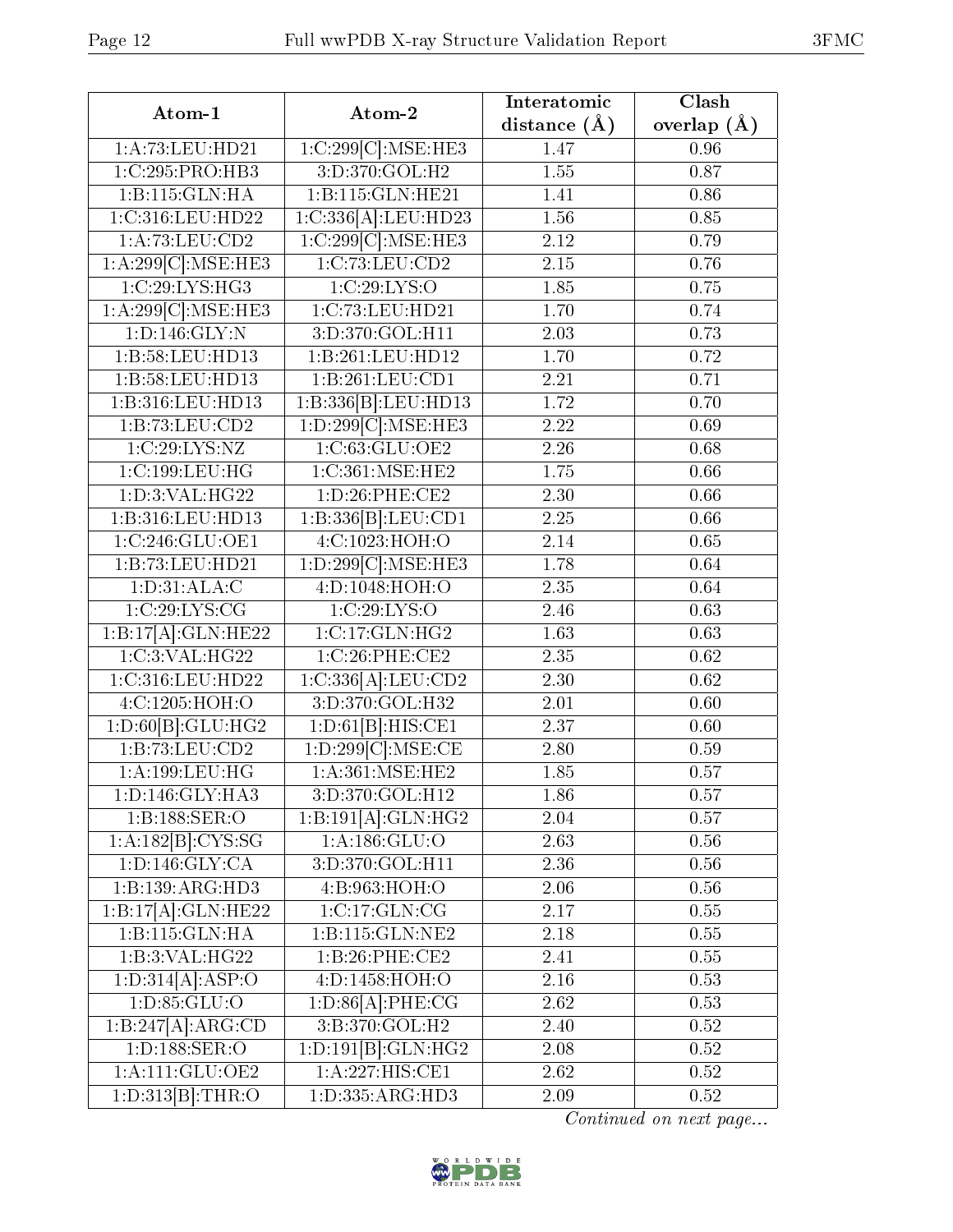| Continuea from previous page |                     | Interatomic    | Clash           |
|------------------------------|---------------------|----------------|-----------------|
| Atom-1                       | Atom-2              | distance $(A)$ | overlap $(\AA)$ |
| 1:B:73:LEU:HD21              | 1:D:299[C]:MSE:CE   | 2.38           | 0.52            |
| 1:B:86[A]:PHE:HZ             | 4: D: 1189: HOH:O   | 1.92           | 0.52            |
| 1:D:146:GLY:HA3              | 3:D:370:GOL:C1      | 2.41           | 0.51            |
| 1:A:13:LEU:HD21              | 1: A:77:LEU:HD13    | 1.93           | 0.50            |
| 1:D:336[A]:LEU:HG            | 1: D: 338: GLU: O   | 2.11           | 0.50            |
| 1: D: 146: GLY: CA           | 3:D:370:GOL:C1      | 2.90           | 0.50            |
| 1:A:139[A]:ARG:HB2           | 1:A:139[A]:ARG:CZ   | 2.42           | 0.50            |
| 1:A:299[A]:MSE:SE            | 1:A:350:SER:HB3     | 2.61           | 0.50            |
| 1:C:316:LEU:CD2              | 1:C:336[A].LEU:HD23 | 2.35           | 0.49            |
| 1: D:3: VAL:HG22             | 1:D:26:PHE:CZ       | 2.48           | 0.49            |
| 1:B:247[B]:ARG:HD3           | 3:B:370:GOL:H2      | 1.95           | 0.49            |
| 1: D: 343: ILE: CD1          | 1:D:361:MSE:HE3     | 2.43           | 0.48            |
| 1:C:130:ARG:HE               | 3:C:369:GOL:H32     | 1.77           | 0.48            |
| 1:C:17:GLN:NE2               | 4:C:444:HOH:O       | 2.45           | 0.48            |
| 1:C:26:PHE:HB3               | 1:C:64:LEU:HD22     | 1.94           | 0.48            |
| 1: D: 32: GLY:N              | 4:D:1048:HOH:O      | 2.47           | 0.48            |
| 1:C:336[A]:LEU:HD11          | 1:C:360:VAL:HG21    | 1.95           | 0.47            |
| 1:D:316:LEU:HD22             | 1:D:336[B]:LEU:CD2  | 2.44           | 0.46            |
| 1:D:299[B]:MSE:SE            | 1:D:350:SER:HB3     | 2.64           | 0.46            |
| 1:B:17[A]:GLN:HG2            | 1:B:18:PRO:HD2      | 1.98           | 0.46            |
| 1: B:82: LYS: HD3            | 1:B:86[A]:PHE:O     | 2.16           | 0.46            |
| 1:B:346:PHE:CE2              | 1:B:348:SER:HB3     | 2.50           | 0.46            |
| 1:C:29:LYS:CE                | 1:C:63:GLU:OE2      | 2.63           | 0.46            |
| 1:C:316:LEU:HD13             | 1:C:336[A]:LEU:HG   | 1.97           | 0.46            |
| 1:D:316:LEU:HD13             | 1:D:336[B]:LEU:HG   | 1.97           | 0.46            |
| 1:D:13:LEU:HD21              | 1: D: 77: LEU: HD13 | 1.97           | 0.46            |
| 1:B:73:LEU:HD23              | 1:D:299[C]:MSE:HE3  | 1.98           | 0.46            |
| 1:C:336[A]:LEU:CD1           | 1:C:360:VAL:HG11    | 2.46           | 0.46            |
| 1:A:17:GLN:HG2               | 4:A:845:HOH:O       | 2.16           | 0.45            |
| 1:C:312[B]:ALA:C             | 1:C:313[B]:THR:HG23 | 2.37           | 0.45            |
| 1: A:79: ILE: CG2            | 1:C:299[B]:MSE:HE1  | 2.47           | 0.45            |
| 1:C:310:MSE:HE3              | 1:C:314[A]:ASP:HB2  | 1.99           | 0.45            |
| 1:B:343:ILE:HG13             | 1:B:361:MSE:HE3     | 1.98           | 0.45            |
| 1:A:17:GLN:NE2               | 4:A:942:HOH:O       | 2.49           | 0.45            |
| 1:D:9[B]:ARG:NH1             | 4:D:1329:HOH:O      | 2.50           | 0.45            |
| 3:B:370:GOL:H12              | 4:B:1104:HOH:O      | 2.17           | 0.44            |
| 1: A:310: MSE:SE             | 1: A:342: PRO:HG3   | 2.67           | 0.44            |
| 1:C:244:SER:O                | 1:C:247[A]:ARG:HD3  | 2.17           | 0.44            |
| 1:C:314[A]:ASP:HA            | 1:C:315:PRO:HD3     | 1.87           | 0.44            |
| 1:D:316:LEU:HD22             | 1:D:336[B]:LEU:HD23 | 1.99           | 0.44            |
| 1:B:63:GLU:OE1               | 4:B:1401:HOH:O      | 2.21           | 0.44            |

Continued from previous page.

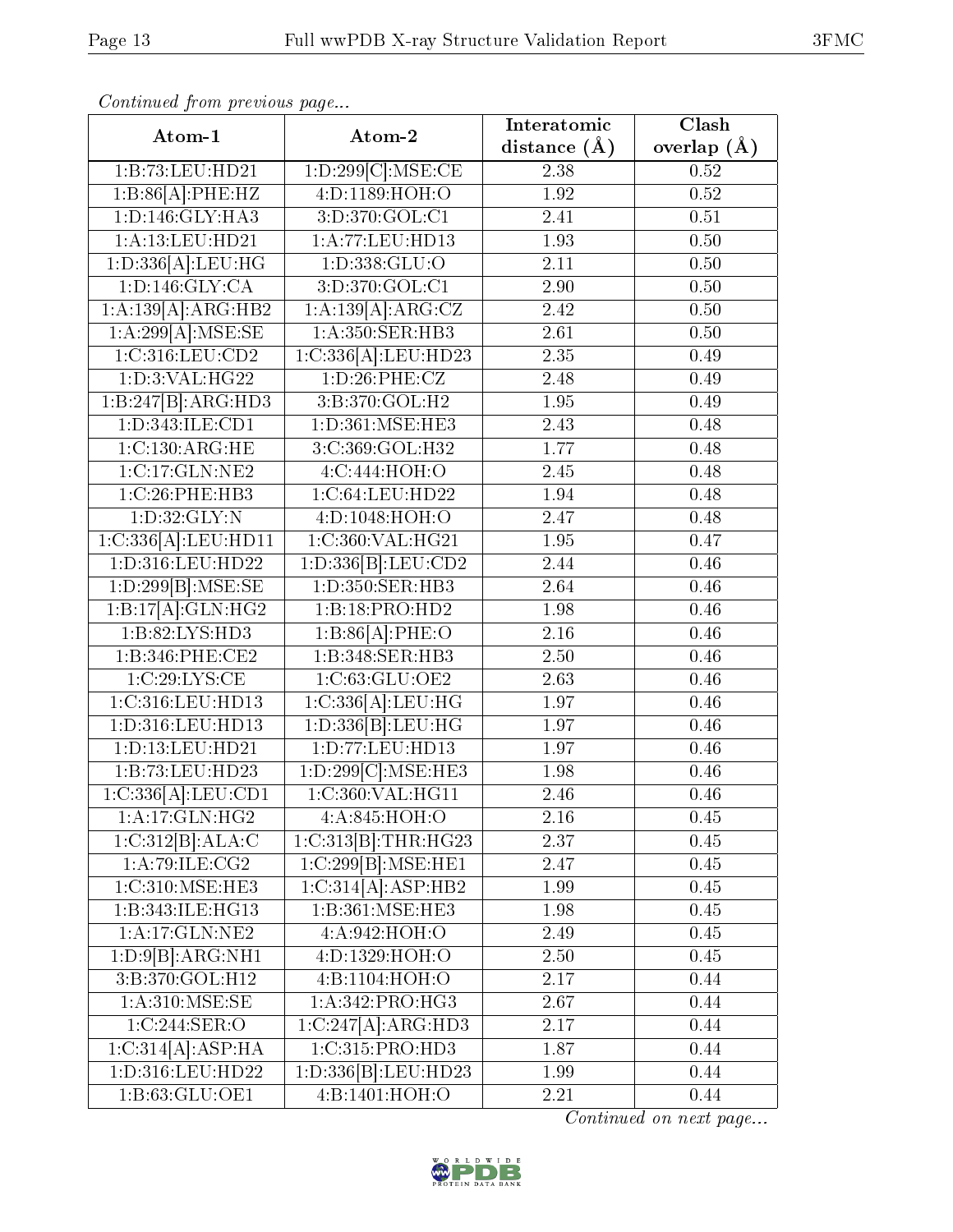| Atom-1             | Atom-2             | Interatomic      | Clash         |
|--------------------|--------------------|------------------|---------------|
|                    |                    | distance $(\AA)$ | overlap $(A)$ |
| 1:B:17[A]:GLN:HE22 | 1:C:17:GLN:HB3     | 1.83             | 0.43          |
| 1:A:139[A]:ARG:NH1 | 1:A:139[A]:ARG:HB2 | 2.33             | 0.43          |
| 1:D:191[A]:GLN:HG2 | 4:D:806:HOH:O      | 2.17             | 0.43          |
| 1:A:299[B]:MSE:SE  | 1:A:299[B]:MSE:N   | 3.02             | 0.42          |
| 1:C:182:CYS:O      | 1:C:200:LEU:HA     | 2.19             | 0.42          |
| 1:B:255[B]:GLU:HG3 | 4:B:426:HOH:O      | 2.19             | 0.42          |
| 1: A:184: GLU:OE2  | 4:A:705:HOH:O      | 2.22             | 0.42          |
| 1:D:242:LEU:O      | 1:D:247[A]:ARG:NH2 | 2.53             | 0.42          |
| 1:D:336[A]:LEU:CB  | 4: D: 1458: HOH:O  | 2.67             | 0.42          |
| 1:A:130:ARG:HH11   | 3:A:369:GOL:Cl     | 2.33             | 0.41          |
| 1:A:73:LEU:CD2     | 1:C:299[C].MSE:CE  | 2.93             | 0.41          |
| 1:C:336[B]:LEU:HG  | 1:C:338[B]:GLU:O   | 2.20             | 0.41          |
| 3: B:370: GOL:CI   | 4:B:1104:HOH:O     | 2.67             | 0.41          |
| 1:B:26:PHE:HB3     | 1:B:64:LEU:HD22    | 2.02             | 0.41          |
| 1:A:26:PHE:HB3     | 1: A:64:LEU:CD2    | 2.49             | 0.41          |
| 1:D:343:ILE:HG13   | 1:D:361:MSE:HE3    | 2.02             | 0.41          |
| 1: D: 31: ALA: CA  | 4:D:1048:HOH:O     | 2.69             | 0.40          |
| 1:C:111:GLU:OE1    | 1:C:223:VAL:HG13   | 2.22             | 0.40          |
| 1: D: 31: ALA: HB1 | 4:D:1048:HOH:O     | 2.21             | 0.40          |
| 1:A:325:TYR:CD1    | 1:C:56:MSE:HE3     | 2.56             | 0.40          |
| 1: D:26: PHE:HB3   | 1: D:64:LEU:HD22   | 2.03             | 0.40          |

Continued from previous page...

There are no symmetry-related clashes.

## 5.3 Torsion angles (i)

#### 5.3.1 Protein backbone (i)

In the following table, the Percentiles column shows the percent Ramachandran outliers of the chain as a percentile score with respect to all X-ray entries followed by that with respect to entries of similar resolution.

The Analysed column shows the number of residues for which the backbone conformation was analysed, and the total number of residues.

| Mol | Chain   | Analysed            | Favoured  | Allowed   | Outliers | Percentiles |    |
|-----|---------|---------------------|-----------|-----------|----------|-------------|----|
|     |         | $374/368$ $(102\%)$ | 367 (98%) | 6 $(2\%)$ | $1(0\%)$ | 41          | 27 |
|     | B.      | $374/368$ $(102\%)$ | 368 (98%) | $5(1\%)$  | $1(0\%)$ | 41          | 27 |
|     | $\rm C$ | $377/368$ $(102\%)$ | 370 (98%) | 6 $(2\%)$ | $1(0\%)$ | 41          | 27 |
|     |         | $380/368$ (103\%)   | 374 (98%) | $5(1\%)$  | $1(0\%)$ | 41          | 27 |

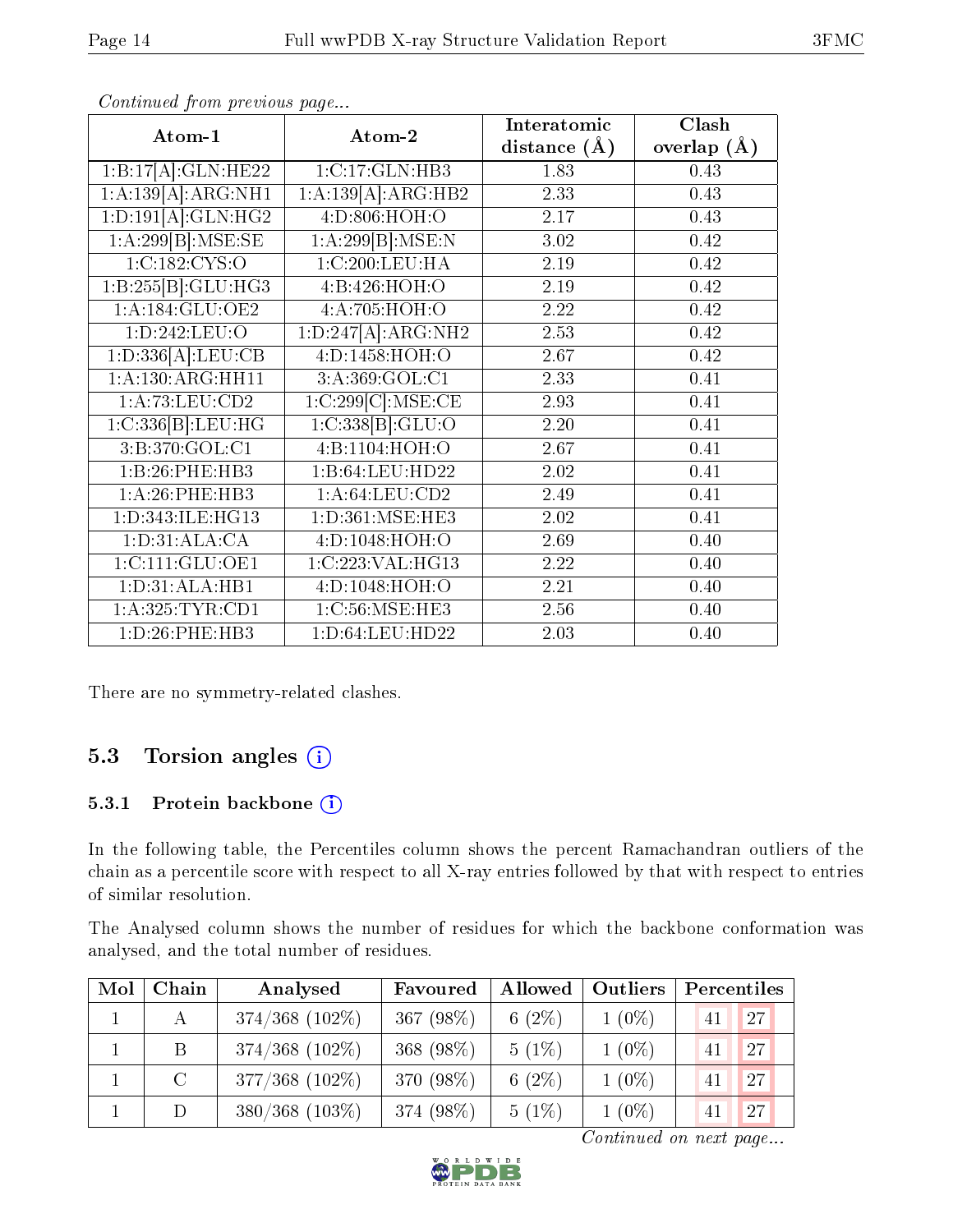Continued from previous page...

|     | Mol   Chain | Analysed                                         |  | Favoured   Allowed   Outliers   Percentiles |
|-----|-------------|--------------------------------------------------|--|---------------------------------------------|
| All | All         | 1505/1472 (102%)   1479 (98%)   22 (2%)   4 (0%) |  | $\vert 41 \vert \vert 27$                   |

All (4) Ramachandran outliers are listed below:

| Mol | Chain | Res | <b>Type</b> |
|-----|-------|-----|-------------|
|     |       | 174 | <b>PRO</b>  |
|     |       | 174 | <b>PRO</b>  |
|     |       | 174 | <b>PRO</b>  |
|     |       | 174 | <b>PRO</b>  |

#### 5.3.2 Protein sidechains (i)

In the following table, the Percentiles column shows the percent sidechain outliers of the chain as a percentile score with respect to all X-ray entries followed by that with respect to entries of similar resolution.

The Analysed column shows the number of residues for which the sidechain conformation was analysed, and the total number of residues.

| Mol | Chain         | Analysed           | Rotameric  | Outliers   |    | Percentiles |
|-----|---------------|--------------------|------------|------------|----|-------------|
|     | $\mathbf{A}$  | $313/298$ (105%)   | 311 (99%)  | $2(1\%)$   | 86 | 84          |
|     | B             | $313/298$ (105%)   | 311 (99%)  | $2(1\%)$   | 86 | 84          |
|     | $\mathcal{C}$ | $316/298$ (106%)   | 313 (99%)  | $3(1\%)$   | 78 | 75          |
|     | D             | $317/298$ (106%)   | 313 (99%)  | $4(1\%)$   | 69 | 62          |
| All | All           | $1259/1192$ (106%) | 1248 (99%) | 11 $(1\%)$ | 84 | 75          |

All (11) residues with a non-rotameric sidechain are listed below:

| Mol | Chain          | Res      | Type         |
|-----|----------------|----------|--------------|
| 1   | А              | 40       | <b>ASN</b>   |
| 1   | А              | 284      | <b>CYS</b>   |
| 1   | В              | 40       | <b>ASN</b>   |
| 1   | В              | 115      | <b>GLN</b>   |
| 1   | С              | 9        | $\rm{ARG}$   |
| 1   | C              | 40       | <b>ASN</b>   |
| 1   | $\overline{C}$ | 284      | <b>CYS</b>   |
| 1   | Ð              | 40       | <b>ASN</b>   |
| 1   | I)             | 299 A    | MSE          |
| 1   | I)             | 299 B    | MSE          |
|     |                | 299<br>G | $_{\rm MSE}$ |

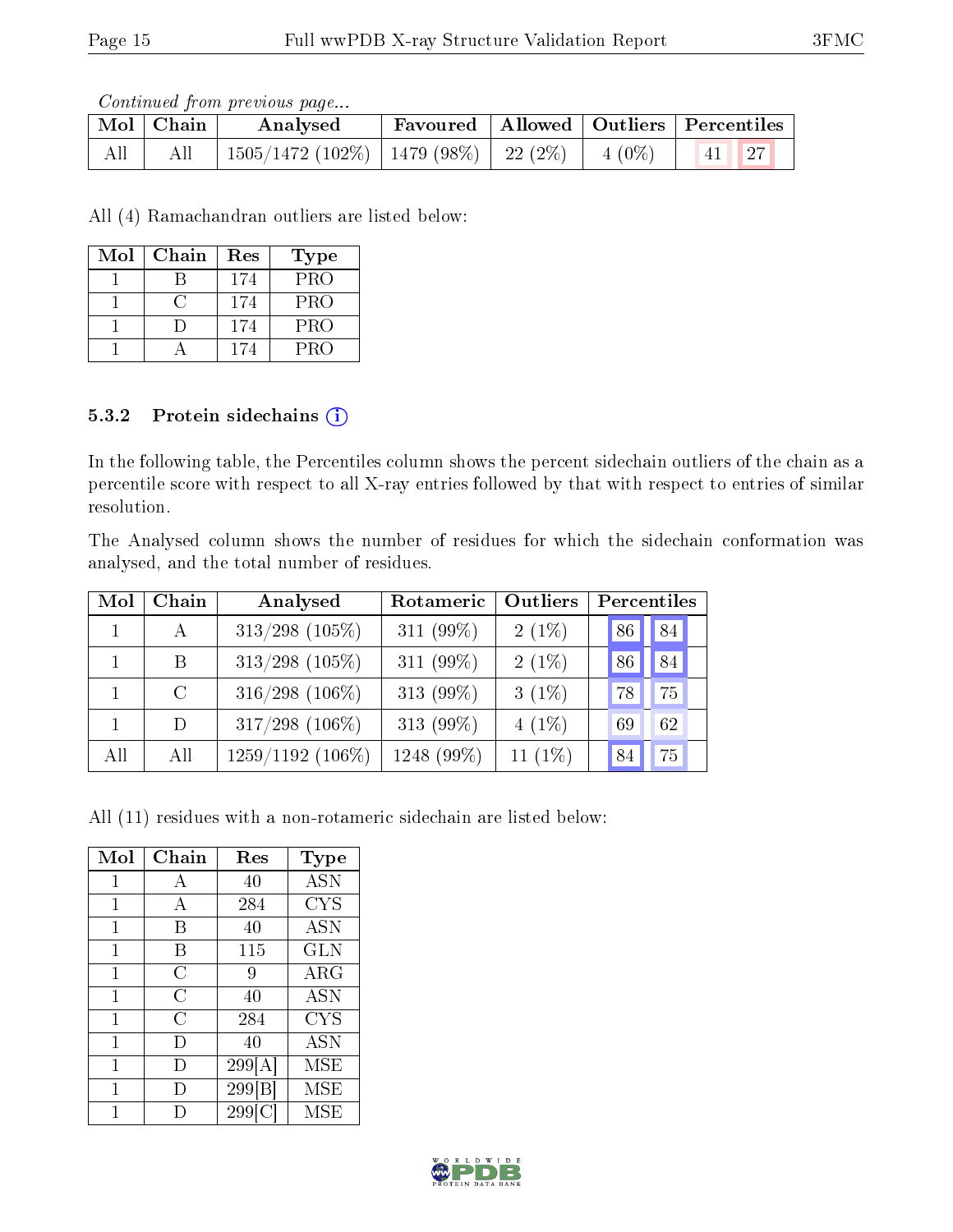Some sidechains can be flipped to improve hydrogen bonding and reduce clashes. All (6) such sidechains are listed below:

| Mol | Chain | Res | Type       |
|-----|-------|-----|------------|
|     |       | 227 | <b>HIS</b> |
|     |       | 115 | <b>GLN</b> |
|     | ( )   | 115 | <b>GLN</b> |
|     | ( )   | 227 | <b>HIS</b> |
|     |       |     | HIS        |
|     |       | 227 | <b>HIS</b> |

#### $5.3.3$  RNA  $(i)$

There are no RNA molecules in this entry.

### 5.4 Non-standard residues in protein, DNA, RNA chains (i)

There are no non-standard protein/DNA/RNA residues in this entry.

### 5.5 Carbohydrates  $(i)$

There are no carbohydrates in this entry.

## 5.6 Ligand geometry  $(i)$

13 ligands are modelled in this entry.

In the following table, the Counts columns list the number of bonds (or angles) for which Mogul statistics could be retrieved, the number of bonds (or angles) that are observed in the model and the number of bonds (or angles) that are defined in the Chemical Component Dictionary. The Link column lists molecule types, if any, to which the group is linked. The Z score for a bond length (or angle) is the number of standard deviations the observed value is removed from the expected value. A bond length (or angle) with  $|Z| > 2$  is considered an outlier worth inspection. RMSZ is the root-mean-square of all Z scores of the bond lengths (or angles).

| Mol<br>Type    |                 | Chain          | Bond lengths<br>Link<br>Res |                          |       | Bond angles |        |             |             |           |
|----------------|-----------------|----------------|-----------------------------|--------------------------|-------|-------------|--------|-------------|-------------|-----------|
|                |                 |                |                             | Counts                   | RMSZ  | # $ Z  > 2$ | Counts | <b>RMSZ</b> | # $ Z  > 2$ |           |
| 3              | GOL             |                | 370                         | $\sim$                   | 5,5,5 | 0.59        |        | 5.5, 5      | 1.00        | $1(20\%)$ |
| 3              | GOL             | Β              | 371                         | $\sim$                   | 5,5,5 | 0.54        |        | 5.5, 5      | 0.84        |           |
| $\overline{2}$ | SO <sub>4</sub> |                | 369                         | $\overline{\phantom{a}}$ | 4.4.4 | 0.23        |        | 6,6,6       | 0.20        |           |
| 3              | $\rm GOL$       | А              | 369                         | $\sim$                   | 5,5,5 | 0.56        |        | 5.5,5       | 1.05        |           |
| $\overline{2}$ | SO <sub>4</sub> | А              | 368                         | $\blacksquare$           | 4.4.4 | 0.38        |        | 6,6,6       | 0.62        |           |
| 3              | $\rm GOL$       | $\overline{C}$ | 369                         | $\sim$                   | 5,5,5 | 0.42        |        | 5,5,5       | 0.59        |           |

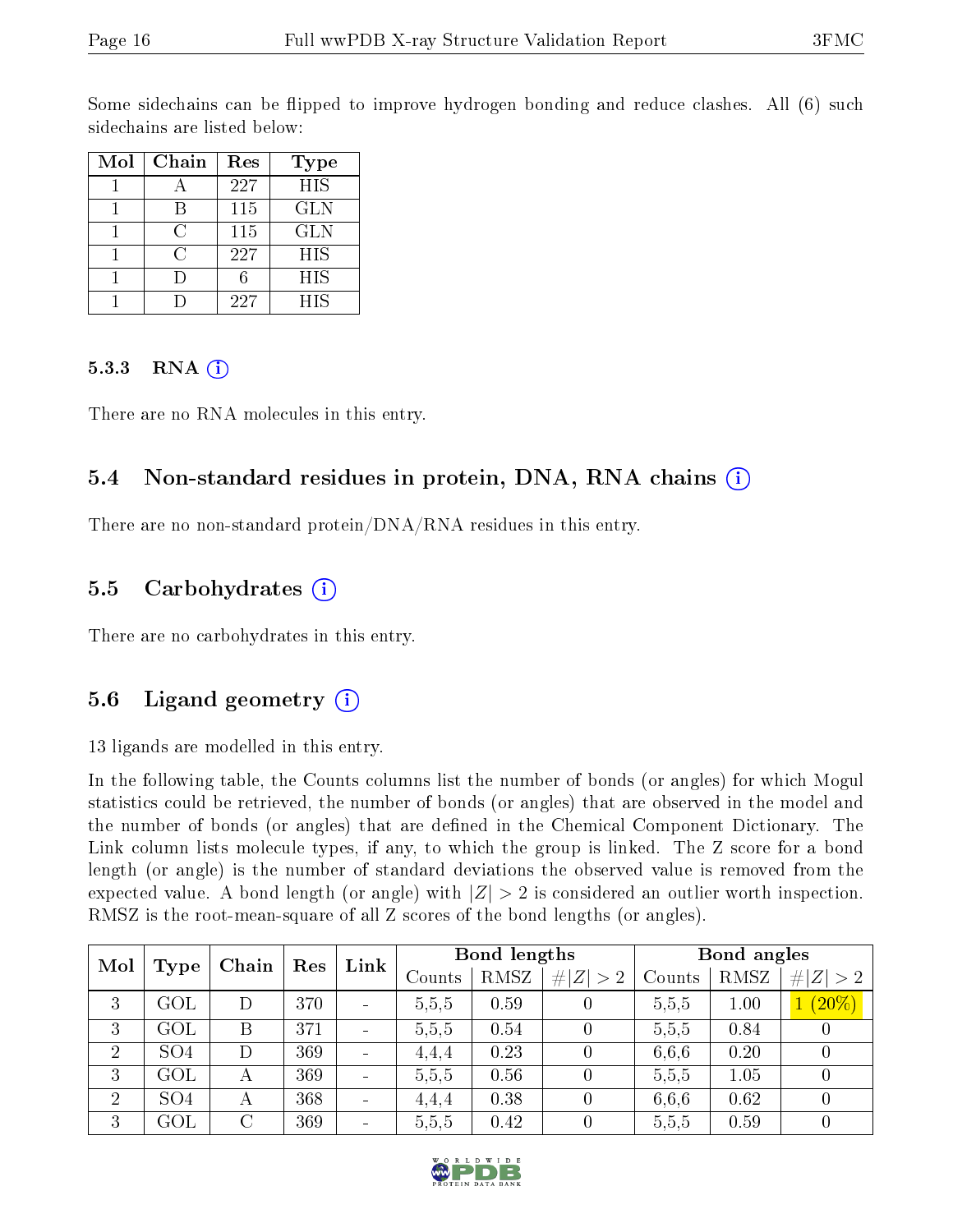| Mol<br>Type    |                 | Chain | Res | Link           | Bond lengths |             |        | Bond angles |             |                  |
|----------------|-----------------|-------|-----|----------------|--------------|-------------|--------|-------------|-------------|------------------|
|                |                 |       |     | Counts         | RMSZ         | # $ Z  > 2$ | Counts | RMSZ        | # $ Z  > 2$ |                  |
| $\overline{2}$ | SO <sub>4</sub> | C     | 368 | $\blacksquare$ | 4,4,4        | 0.26        |        | 6,6,6       | 0.59        |                  |
| 3              | GOL             | D     | 372 | $\frac{1}{2}$  | 5,5,5        | 0.37        |        | 5,5,5       | 0.44        |                  |
| $\overline{2}$ | SO <sub>4</sub> | D     | 368 | $\blacksquare$ | 4,4,4        | 0.28        |        | 6,6,6       | 0.80        |                  |
| 3              | GOL             | D     | 371 | $\equiv$       | 5,5,5        | 0.39        |        | 5.5.5       | 0.33        | $\left( \right)$ |
| $\overline{2}$ | SO <sub>4</sub> | B     | 368 | $\equiv$       | 4,4,4        | 0.26        |        | 6,6,6       | 0.86        | 0                |
| 3              | GOL             | B     | 369 | $\blacksquare$ | 5,5,5        | 0.50        |        | 5.5,5       | 0.35        | 0                |
| 3              | GOL             | Β     | 370 | $\sim$         | 5,5,5        | 0.70        |        | 5,5,5       | 0.79        |                  |

In the following table, the Chirals column lists the number of chiral outliers, the number of chiral centers analysed, the number of these observed in the model and the number defined in the Chemical Component Dictionary. Similar counts are reported in the Torsion and Rings columns. '-' means no outliers of that kind were identified.

| Mol | <b>Type</b> | Chain   | Res | Link | <b>Chirals</b> | <b>Torsions</b>           | Rings |
|-----|-------------|---------|-----|------|----------------|---------------------------|-------|
| 3   | GOL         | D       | 370 |      |                | $\frac{2}{4}/\frac{4}{4}$ |       |
| 3   | GOL         | В       | 371 |      |                | 1/4/4/4                   |       |
| 3   | GOL         | А       | 369 |      |                | 4/4/4/4                   |       |
| 3   | GOL         | $\rm C$ | 369 |      |                | 3/4/4/4                   |       |
| 3   | GOL         | D       | 372 |      |                | 0/4/4/4                   |       |
| 3   | GOL         | D       | 371 |      |                | 0/4/4/4                   |       |
| 3   | GOL         | В       | 369 |      |                | 0/4/4/4                   |       |
| 3   | GOL         | В       | 370 |      |                | 4/4/4/4                   |       |

There are no bond length outliers.

All (1) bond angle outliers are listed below:

|  |  |                                     | $\mid$ Mol $\mid$ Chain $\mid$ Res $\mid$ Type $\mid$ Atoms $\mid$ Z $\mid$ Observed( <sup>o</sup> ) $\mid$ Ideal( <sup>o</sup> ) |        |
|--|--|-------------------------------------|-----------------------------------------------------------------------------------------------------------------------------------|--------|
|  |  | $\perp$ 370   GOL   O1-C1-C2   2.04 | 119.99                                                                                                                            | 110.20 |

There are no chirality outliers.

All (14) torsion outliers are listed below:

| Mol | Chain        | Res | Type             | Atoms                                                          |
|-----|--------------|-----|------------------|----------------------------------------------------------------|
| 3   |              | 370 | $\overline{GOL}$ | C1-C2-C3-O3                                                    |
| 3   |              | 369 | GOL              | $O1-C1-C2-C3$                                                  |
| 3   | $\mathbf{A}$ | 369 | GOL              | $C1-C2-C3-O3$                                                  |
| 3   | C            | 369 | GOL              | $C1-C2-C3-O3$                                                  |
| 3   | C            | 369 | GOL              | O <sub>2</sub> -C <sub>2</sub> -C <sub>3</sub> -O <sub>3</sub> |
| 3   | В            | 370 | GOL              | $O1-C1-C2-O2$                                                  |
| 3   | R            | 370 | GOL              | $O1-C1-C2-C3$                                                  |

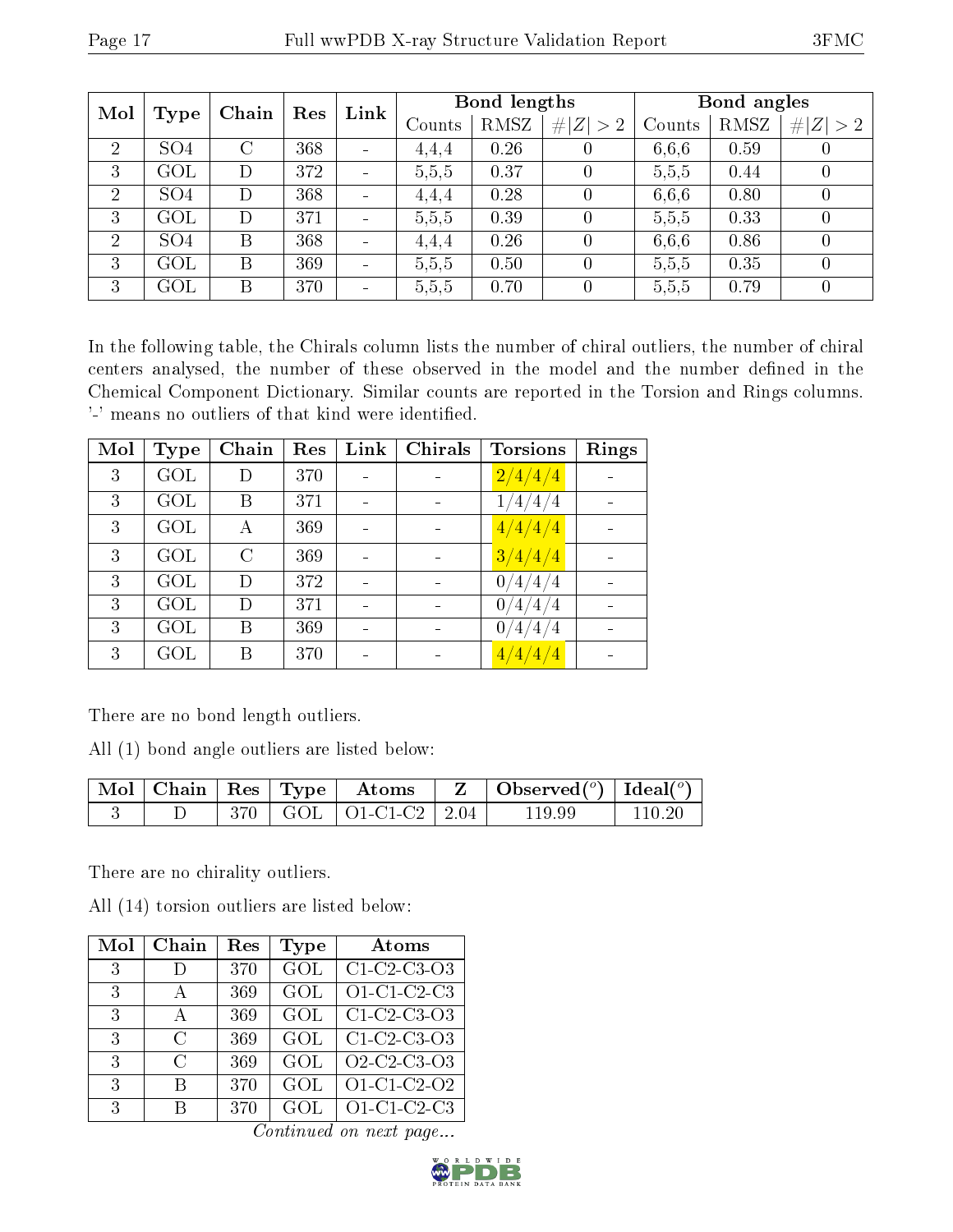| Mol | Chain         | Res | Type | Atoms                                                          |
|-----|---------------|-----|------|----------------------------------------------------------------|
| 3   |               | 370 | GOL  | C1 C2 C3 O3                                                    |
| 3   | А             | 369 | GOL  | O2-C2-C3-O3                                                    |
| 3   |               | 369 | GOL  | O1-C1-C2-O2                                                    |
| 3   | В             | 370 | GOL  | O <sub>2</sub> -C <sub>2</sub> -C <sub>3</sub> -O <sub>3</sub> |
| 3   | Ð             | 370 | GOL  | O <sub>2</sub> -C <sub>2</sub> -C <sub>3</sub> -O <sub>3</sub> |
| 3   | В             | 371 | GOL  | O1-C1-C2-O2                                                    |
| 3   | $\mathcal{C}$ | 369 | GOL  | O1-C1-C2-O2                                                    |

Continued from previous page...

There are no ring outliers.

4 monomers are involved in 13 short contacts:

|  |      |       | Mol   Chain   Res   Type   Clashes   Symm-Clashes |
|--|------|-------|---------------------------------------------------|
|  | 370  | GOL.  |                                                   |
|  | 369  | - GOL |                                                   |
|  | 369  | GOL.  |                                                   |
|  | 370. | GOL.  |                                                   |

## 5.7 [O](https://www.wwpdb.org/validation/2017/XrayValidationReportHelp#nonstandard_residues_and_ligands)ther polymers (i)

There are no such residues in this entry.

## 5.8 Polymer linkage issues (i)

There are no chain breaks in this entry.

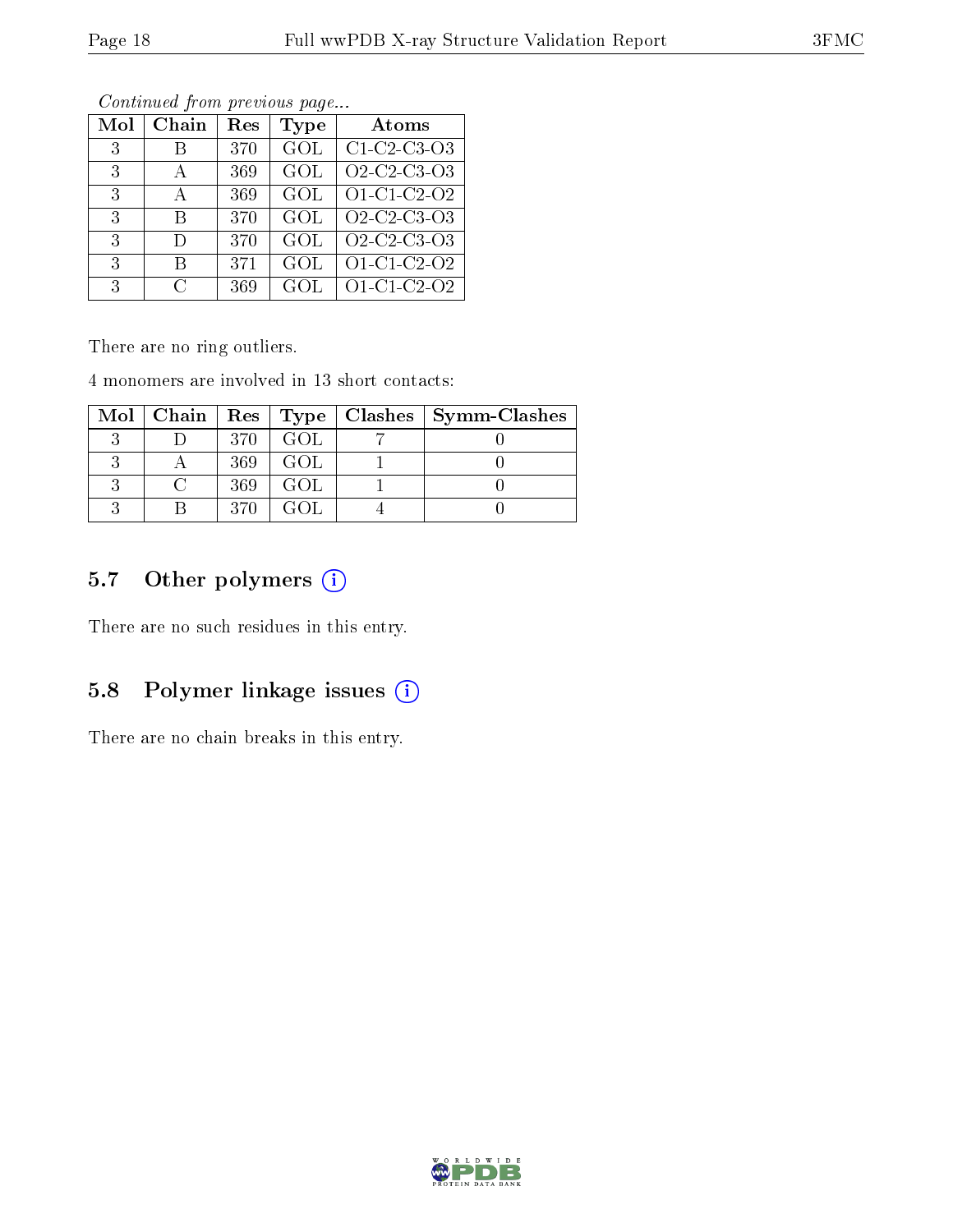## 6 Fit of model and data  $(i)$

## 6.1 Protein, DNA and RNA chains  $(i)$

In the following table, the column labelled  $#RSRZ> 2'$  contains the number (and percentage) of RSRZ outliers, followed by percent RSRZ outliers for the chain as percentile scores relative to all X-ray entries and entries of similar resolution. The OWAB column contains the minimum, median,  $95<sup>th</sup>$  percentile and maximum values of the occupancy-weighted average B-factor per residue. The column labelled ' $Q< 0.9$ ' lists the number of (and percentage) of residues with an average occupancy less than 0.9.

| Mol | Chain | Analysed          | $<$ RSRZ $>$ | $\#\text{RSRZ}{>}2$  | $OWAB(A^2)$    | $\rm Q\textcolor{black}{<}0.9$ |
|-----|-------|-------------------|--------------|----------------------|----------------|--------------------------------|
|     |       | 358/368 (97%)     | $-0.56$      | $4(1\%)$ 80<br>78    | 12, 17, 32, 46 |                                |
|     |       | 358/368 (97%)     | $-0.50$      | $2(0\%)$ 89<br>187   | 11, 19, 38, 58 |                                |
|     |       | 359/368 (97%)     | $-0.57$      | 100<br>$0$   100     | 11, 18, 35, 54 |                                |
|     |       | $358/368$ (97%)   | $-0.46$      | $5(1\%)$<br>75<br>72 | 11, 19, 39, 49 |                                |
| All | All   | $1433/1472$ (97%) | $-0.52$      | 11 (0%)<br>84<br>86  | 11, 18, 36, 58 |                                |

All (11) RSRZ outliers are listed below:

| Mol | Chain | Res    | Type       | <b>RSRZ</b> |
|-----|-------|--------|------------|-------------|
| 1   | Ð     | 31     | ALA        | 4.4         |
| 1   | Ð     | 3      | VAL        | 4.3         |
| 1   | А     | 61     | HIS        | 2.7         |
| 1   | В     | 61     | HIS        | 2.6         |
| 1   | А     | 3      | VAL        | 2.4         |
| 1   | А     | 31     | ALA        | 2.3         |
| 1   | В     | 228    | GLY        | 2.3         |
| 1   | Ð     | 29     | <b>LYS</b> | 2.2         |
| 1   | A     | 107    | <b>GLY</b> | 2.2         |
| 1   | D     | 167    | VAL        | 2.2         |
| 1   |       | $30\,$ | GLY        | $2.0\,$     |

### 6.2 Non-standard residues in protein, DNA, RNA chains (i)

There are no non-standard protein/DNA/RNA residues in this entry.

## 6.3 Carbohydrates (i)

There are no carbohydrates in this entry.